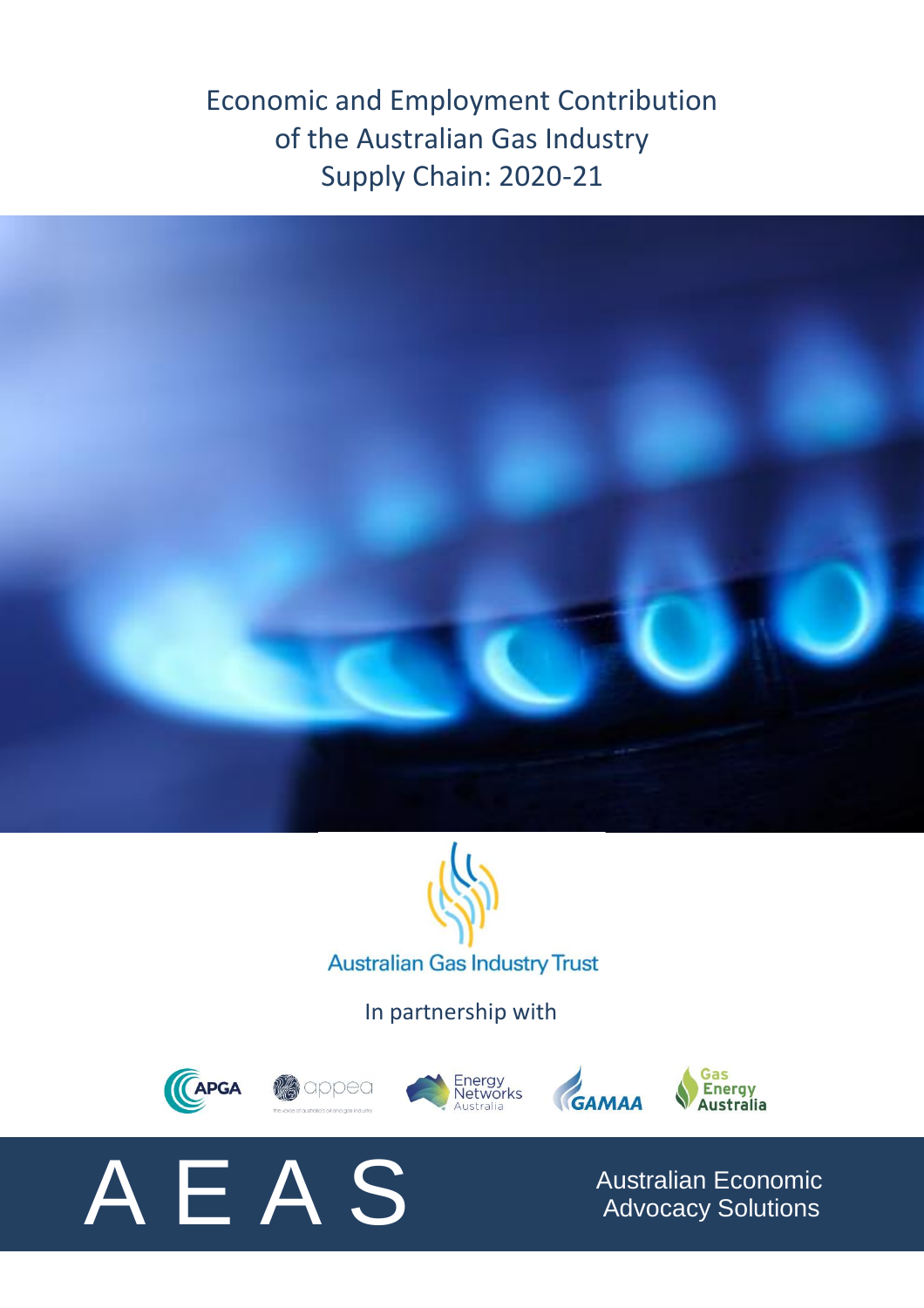

#### COPYRIGHT

This work is copyright. Apart from any use permitted under the Copyright Act 1968, no part may be produced without prior permission from AGIT or AEAS.

Requests and inquiries concerning reproduction and rights should be directed to: AGIT, PO Box 5416 KINGSTON ACT 2604.

REPORT PREPARATIONSER

This report has been prepared by AEAS for AGIT in partnership with APGA, APPEA, ENA, GAMAA and GEA .

#### DISCLAIMER

Whilst every effort has been made to ensure the accuracy of the analyses, the nature of certain input data and parameters used in the preparation of this report means that AEAS and AGOT are unable to make any warranties in relation to the information contained herein. AEAS and AGIT disclaims liability for any loss or damage that may arise as a consequence of any person relying on the information contained in this document.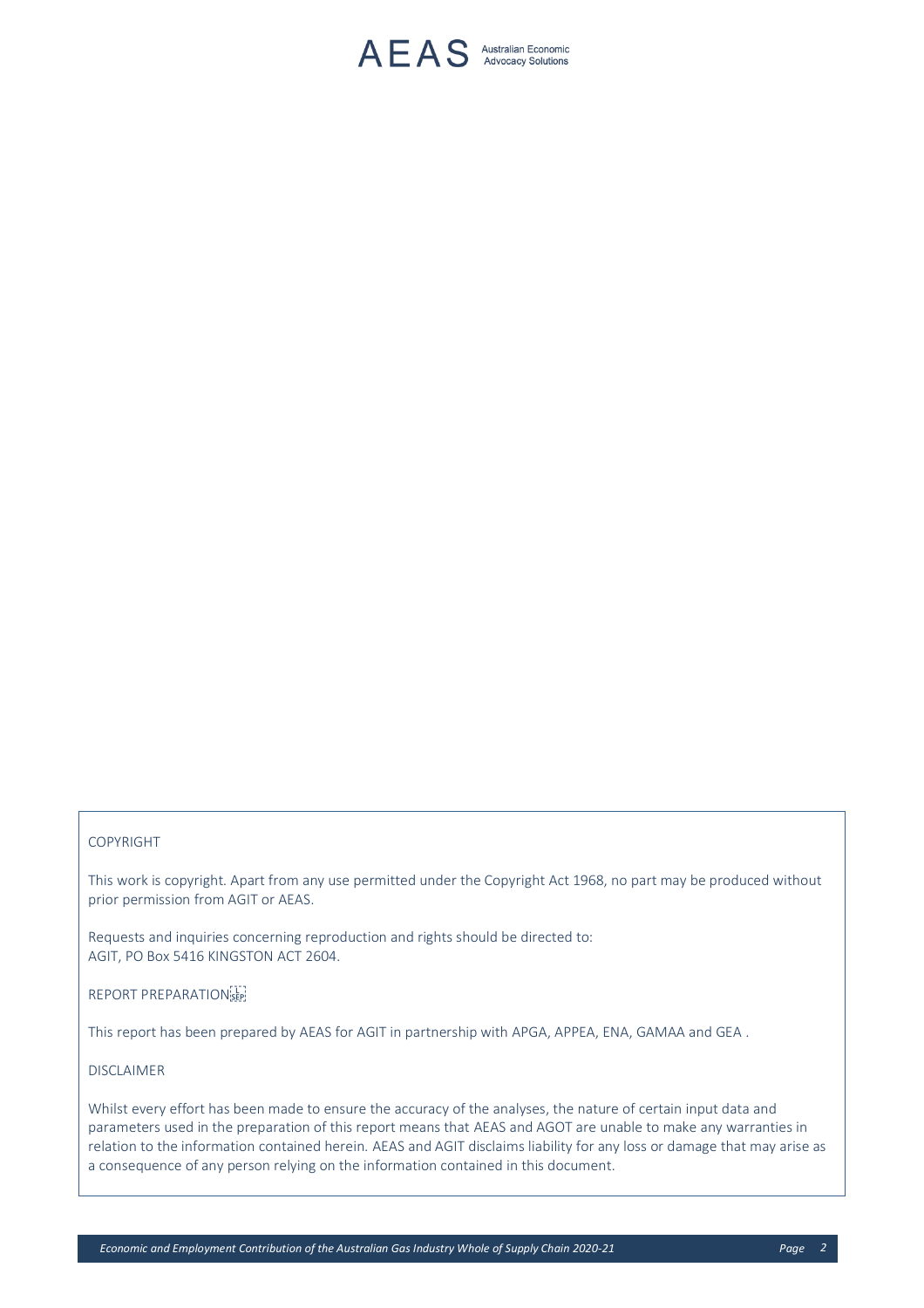## Contents

|                |                                                                                                                                                           | Page           |
|----------------|-----------------------------------------------------------------------------------------------------------------------------------------------------------|----------------|
|                | <b>Executive Summary</b>                                                                                                                                  | 5              |
|                |                                                                                                                                                           |                |
| 1.0            | Introduction                                                                                                                                              | 6              |
|                |                                                                                                                                                           |                |
| 2.0            | The Role of Gas in Australia                                                                                                                              | 6              |
|                |                                                                                                                                                           |                |
| 3.0            | How Gas is Used in Our Economy and Community                                                                                                              | 8              |
|                | 3.1<br><b>Domestic Uses</b><br>3.2<br>Commercial Uses                                                                                                     |                |
|                | 3.2<br>Gas Usage in Australia by Region                                                                                                                   |                |
|                | 3.4<br>Economic Value of the Australian Gas Industry Supply Chain's Enabled Benefit                                                                       |                |
| 4.0            | Understanding the Gas Industry Supply Chain                                                                                                               | 10             |
|                | 4.1<br>The Supply Chain Explained                                                                                                                         |                |
|                | 4.2<br>Estimated Number of Gas Industry Supply Chain Businesses                                                                                           |                |
| 5.0            | The Economic and Employment Contribution of the Gas Industry Supply Chain                                                                                 | 11             |
|                | 5.1<br>Overview                                                                                                                                           |                |
|                | 5.2<br><b>AEAS Estimates Methodology</b><br>5.3<br>Gas Industry Supply Chain Full Time Equivalent Employees as at 30 June 2021                            |                |
|                | 5.4<br>Gas Industry Supply Chain Apprentices and Trainees                                                                                                 |                |
|                | 5.5<br>Gas Industry Supply Chain Contractors<br>5.6<br>Gas Industry Supply Chain Wages and Salaries                                                       |                |
|                | 5.7<br>Gas Industry Supply Chain Turnover                                                                                                                 |                |
|                | 5.8<br>Gas Industry Supply Chain Expenditure                                                                                                              |                |
|                | 5.9<br>Gas Industry Supply Chain Capital Investment<br>5.10<br>Gas Industry Supply Chain C/W, State and Local Government Taxes, Fees, Rates and Royalties |                |
|                | 5.11<br>Gas Industry Supply Chain Value Added                                                                                                             |                |
|                | 5.12<br>Gas Industry Supply Assets Under Management                                                                                                       |                |
| 6.0            | Contextualising the Gas Industry Supply Chain's Importance                                                                                                | 16             |
|                | Importance - Proportions of Total Economic and Employment<br>6.1                                                                                          |                |
|                | 6.2<br>Importance - Industry Sector Benchmarking                                                                                                          |                |
| 7.0            | Economic and Employment Benefit by State                                                                                                                  | $\overline{7}$ |
|                |                                                                                                                                                           |                |
| 8.0            | Economic and Employment Benefit by Supply Chain Component                                                                                                 | 8              |
|                |                                                                                                                                                           |                |
|                | Appendixes                                                                                                                                                |                |
|                |                                                                                                                                                           |                |
| A1             | Mapping of Gas Industry Supply Chain                                                                                                                      | 22             |
| A <sub>2</sub> | Methodology                                                                                                                                               | 23             |
|                |                                                                                                                                                           |                |
| A3             | References                                                                                                                                                | 24             |
|                |                                                                                                                                                           |                |
| A4             | <b>AEAS Business Information</b>                                                                                                                          | 25             |
|                |                                                                                                                                                           |                |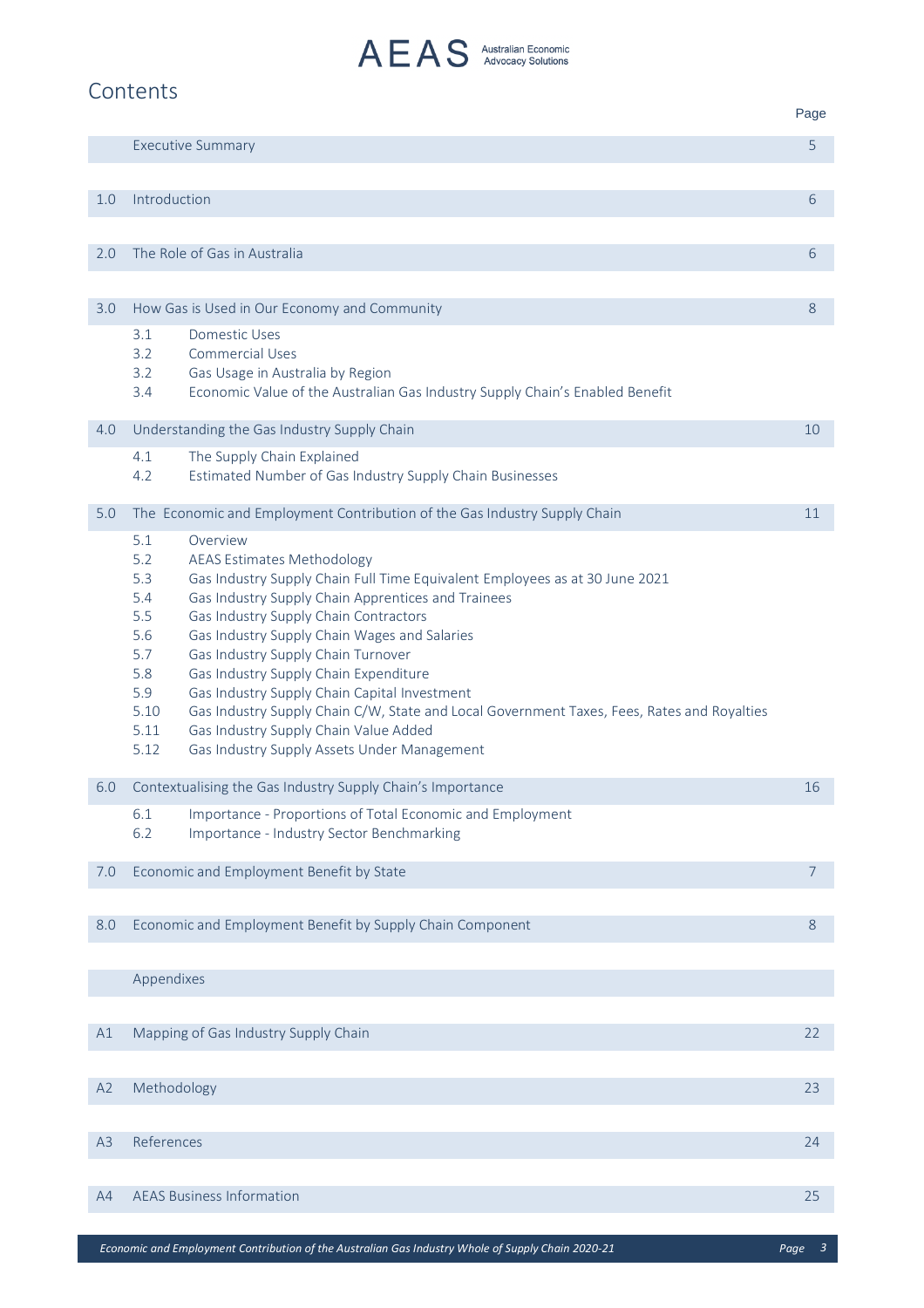| Figures:       |                                                                                                       |                |
|----------------|-------------------------------------------------------------------------------------------------------|----------------|
| $\mathbf 1$    | Australian Energy Consumption - by fuel type                                                          | 7              |
| $\overline{2}$ | Australian Gas Consumption - by fuel type                                                             | $\overline{7}$ |
| $\overline{3}$ | Australian LNG Exports (ML)                                                                           | 8              |
| $\overline{4}$ | How Gas is Used in Manufacturing                                                                      | 8              |
| 5              | Enabled Economic Activity Utilising Gas as an Energy Source (\$ millions)                             | 9              |
| 6              | Gas Industry Value Chain - Jobs Created every 100 Jobs and Cents in Every Dollar of Economic Activity | 17             |
| 7              | Industry Sector Employment (000's)                                                                    | 18             |
| $\,8\,$        | Industry Sector Direct Economic Contribution (\$ millions)                                            | 19             |
| Tables:        |                                                                                                       |                |
| $\mathbf{1}$   | Definitions of Gas                                                                                    | 6              |
| $\overline{2}$ | Gas Usage in Australia by Region                                                                      | 9              |
| $\mathsf{3}$   | Types of Business in the Australian Gas Industry Supply Chain                                         | 10             |
| $\overline{4}$ | Number of Businesses Operating in Gas Industry Supply Chain as at 30 June 2021                        | 11             |
| 5              | Total Gas Industry Supply Chain Full Time Equivalent Employees as at 30 June 2021                     | 12             |
| 6              | Total Gas Industry Supply Chain Apprentices and Trainees as at 30 June 2021                           | 12             |
| 7              | Total Gas Industry Supply Chain Contractors as at 30 June 2021                                        | 13             |
| $\,8\,$        | Total Gas Industry Supply Chain Wages and Salaries 2020-21                                            | 13             |
| 9              | Total Gas Industry Supply Chain Turnover 2020-21                                                      | 14             |
| 10             | Total Gas Industry Supply Chain Expenditure 2020-21                                                   | 14             |
| 11             | Total Gas Industry Supply Chain Capital Expenditure 2020-21                                           | 15             |
| 12             | Total Gas Industry Supply Chain - C/W, State & Local Government Taxes, Fees, Rates and Royalties      | 15             |
| 13             | Industry Supply Chain Value Added 2020-21                                                             | 16             |
| 14             | Total Gas Industry Supply Chain Assets Under Management 2020-21                                       | 16             |
| 15             | Gas Industry Supply Chain Human Resource Statistics - 30 June 2021                                    | 20             |
| 16             | Gas Industry Supply Chain Key Data 2020-21                                                            | 20             |
| 17             | Gas Industry Supply Chain Investment and Assets 2020-21                                               | 20             |
| 18             | Gas Industry Supply Chain Human Resource Statistics - 30 June 2021                                    | 21             |
| 19             | Gas Industry Supply Chain Key Data 2020-21                                                            | 21             |
| 20             | Gas Industry Supply Chain Investment and Assets 2020-21                                               | 21             |
|                | Economic and Employment Contribution of the Australian Gas Industry Whole of Supply Chain 2020-21     | Page 4         |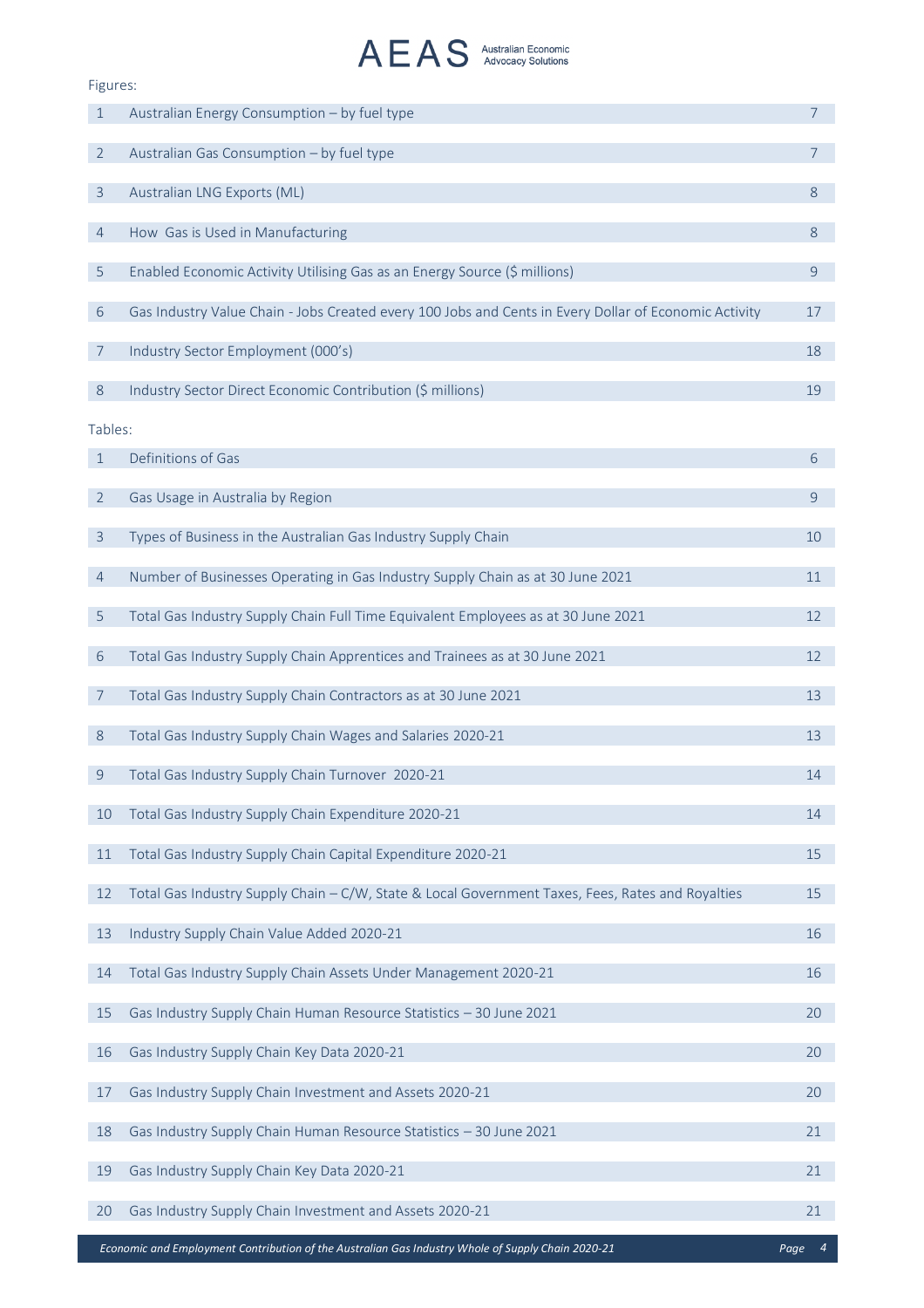

### Executive Summary

AEAS has been engaged by Australian Gas Industry Trust to analyse the employment and economic contribution of the Australian Gas Industry Supply Chain. The key finding of this report is that the gas industry supply chain is crucially important to Australia – creating employment opportunities and driving economic activity.

As a result of its domestic, commercial, industrial and export uses the Australian Gas Industry has a significant supplychain both upstream and downstream with small businesses through to major international companies all supplying goods and services to create economic value from gas.

As at 30 June 2021 there were an estimated 46,833 businesses across exploration, extraction, processing and supply and the manufacturing, construction, transport, retail and wholesale and the professional and technical services businesses that also underpin the gas supply chain.

It is the aggregation of all of these individual businesses in the supply chain that collectively leads the Gas Industry to be an extremely important industry sector and employer in Australia providing \$55 billion in direct economic activity and over 165,000 jobs.

As at the 30 June 2021 the Australian Gas Industry Supply Chain directly:

- Employed 165,538 (FTE) Australians;
- Offered a pathway into the workforce for 2,223 younger Australians in apprenticeships and traineeships; and
- Further engaged 23,748 contractors across all States.

In the 2020-21 financial year the Australian Gas Industry Supply Chain directly:

- Provided \$14.9 billion in wages to Australians with an average livelihood \$90,200 and compares against Australian average annual earnings of \$67,902;
- Has a total turnover of over \$64 billion;
- Further supports Australian businesses with over \$27.4 billion in supply chain opportunity creating an additional 95,306 indirect jobs;
- Invested over \$11.1 billion annually in its own future providing for future jobs and community prosperity;
- Provided over \$18.2 billion in Commonwealth, State and Local Government taxes, rates, fees and royalties supporting frontline services and social infrastructure across all Australian states;
- Provided over \$55.1 billion in direct industry value add to the Australian Economy; and
- Has over \$265 billion in assets under management.

In summary:

- The Gas Industry Supply Chain directly employs 1 in every 54 Australians in the workforce.
- The Gas industry Supply Chain is directly providing 3 cents in every dollar of economic activity in Australia.
- The Gas Industry Supply Chain is enabling \$470 billion in economic activity in Australia each year as an essential energy source.

On the basis of jobs created per 100 jobs, cents provided in every dollar of economic activity, comparison against over industry sector employers and other industry sector economic contributors, the Australian Gas Industry Supply Chain is of major importance to the Australian economy and community and has higher importance than many other industry sectors such as private health care, building construction, food retailing, road transport, agriculture, telecommunication services, private hospitals and accommodation.

However the Australian Gas Industry Supply Chain is not only an economic one. In regional areas, the gas industry acts as a foundation for prosperity across many townships due to supply chain spend and the livelihood provided to employees and their spend that this delivers to local businesses. In short, the Australian Gas Industry Supply Chain represents a critical element for the viability for many regional communities.

This report concludes that the Australian Gas Industry Supply Chain delivers jobs and economic activity and as an essential energy source provides for everyday living and value add in Australia's economy. When fully understood the gas industry has a compelling 'social and economic licence'.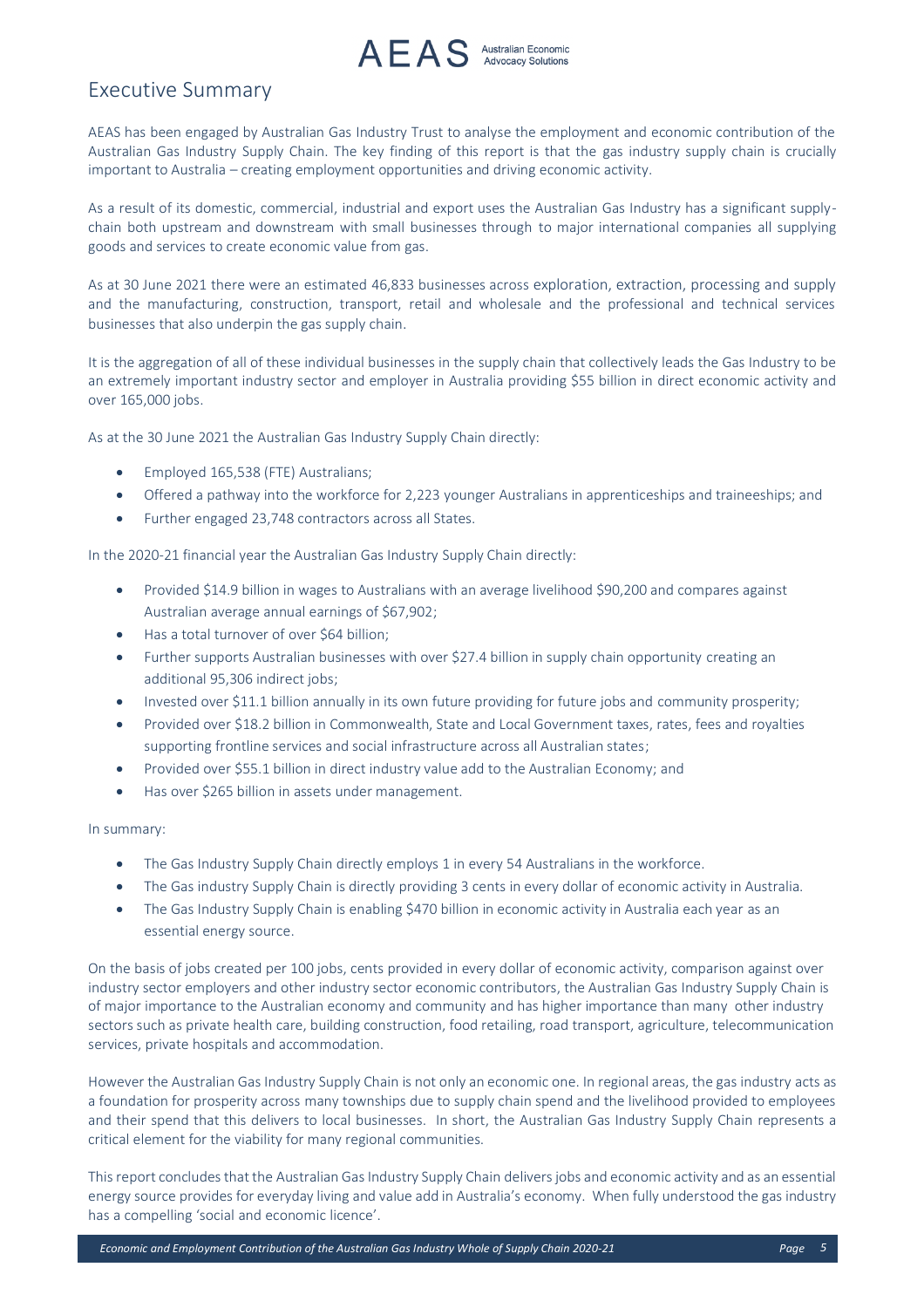

### 1.0 Introduction

Australian Economic Advocacy Solutions (AEAS) was engaged by Australian Gas Industry Trust (AGIT) to analyse the employment and economic contribution of the Gas Industry Supply Chain to the Australian community. The importance of the Australian Gas Industry can only be fully understood when holistically considered across exploration, extraction, processing and supply and the manufacturing, construction, transport, retail and wholesale and the professional and technical services businesses that underpin it together with valuable role it plays for society and industry as an energy source for economic activity.

Decision makers are largely unaware of the considerable contribution that this entire supply chain makes to the Australian economy and employment due to an absence of accurate and timely estimates of its contribution. The scope of this project fills that void. This report outlines the considerable direct economic and employment contribution of the Gas Industry's extensive supply chain both upstream and downstream thereby assisting Australians to better understand how the gas Industry benefits their community and everyday living.

| Type                          | What is It                                                                                                                                                                                                                                                                                                                                                                                                                                                                                                                                                                                                          |
|-------------------------------|---------------------------------------------------------------------------------------------------------------------------------------------------------------------------------------------------------------------------------------------------------------------------------------------------------------------------------------------------------------------------------------------------------------------------------------------------------------------------------------------------------------------------------------------------------------------------------------------------------------------|
| <b>Natural Gas</b>            | Natural gas is a type of fossil fuel and is a naturally occurring hydrocarbon. It's colourless,<br>odorless and consists mainly of methane, but can also contain varying amounts of other<br>gases such as propane and butane. Natural gas is found in several different types of rocks,<br>including sandstones, coal seams and shales. Energy generated by natural gas is highly<br>complementary to intermittent energy sources like wind and solar due to the fact<br>that natural gas plants are especially fast-reacting and able to kick in quickly when<br>intermittent sources are unable to cover demand. |
| Liquefied Petroleum Gas       | Australia is a net exporter of LPG and around 80% of the LPG produced domestically is<br>an output of natural gas processing. It is a mix of propane and butane gases and has a<br>variety of uses. It's most commonly used for space and water heating in Australian<br>households and businesses, for cooking, especially outdoor barbeques, in industry and<br>for fuelling vehicles.                                                                                                                                                                                                                            |
| Liquefied Natural Gas         | Liquefied natural gas - more commonly referred to as LNG - is natural gas (primarily<br>methane and ethane) which has been chilled to -161oC so that it becomes a liquid. Once<br>it has been liquefied, the methane takes up much less space. In fact, LNG occupies about<br>1/600 the space of methane. In its liquefied form it can be exported in purpose-built<br>tanker ships. LNG is also used in Australia, mainly for power generation in remote areas<br>that require significant amounts of energy eg, mines, and as a marine fuel.                                                                      |
| <b>Compressed Natural Gas</b> | CNG is natural gas compressed at various pressures. CNG is mainly used in Australian<br>industry for a variety of purposes, including powering forklift trucks, and as a back-to-base<br>transport fuel in applications such as city buses and delivery services.                                                                                                                                                                                                                                                                                                                                                   |
| Hydrogen                      | Hydrogen offers opportunities in many sectors and Australia's gas infrastructure is well<br>placed to decarbonise residential and commercial gas use by adopting hydrogen. While<br>hydrogen is already produced commercially, its current role has been limited as a<br>feedstock and not as an end use fuel in appliances.                                                                                                                                                                                                                                                                                        |
| Others                        | Biomethane and Renewable Gases                                                                                                                                                                                                                                                                                                                                                                                                                                                                                                                                                                                      |

Table 1: Definitions of Gas

*Source: AEAS and Energy Information Australia*

### 2.0 The role of Gas in Australia

Australia is gifted with abundant natural resources and the resulting gas Industry plays a critical role in supporting the community — not only in meeting our domestic energy needs but also generating considerable export revenues.

The importance of gas to Australia as an energy source has increased over the past two decades and now comprises 27.8% of Australia's total energy consumption. This has steadily increased from only 17.4% in 1989-90. On average gas consumption over the past decade has grown by 2.5% each year and compares to average growth for all energy consumption of 0.3% (see figure 1).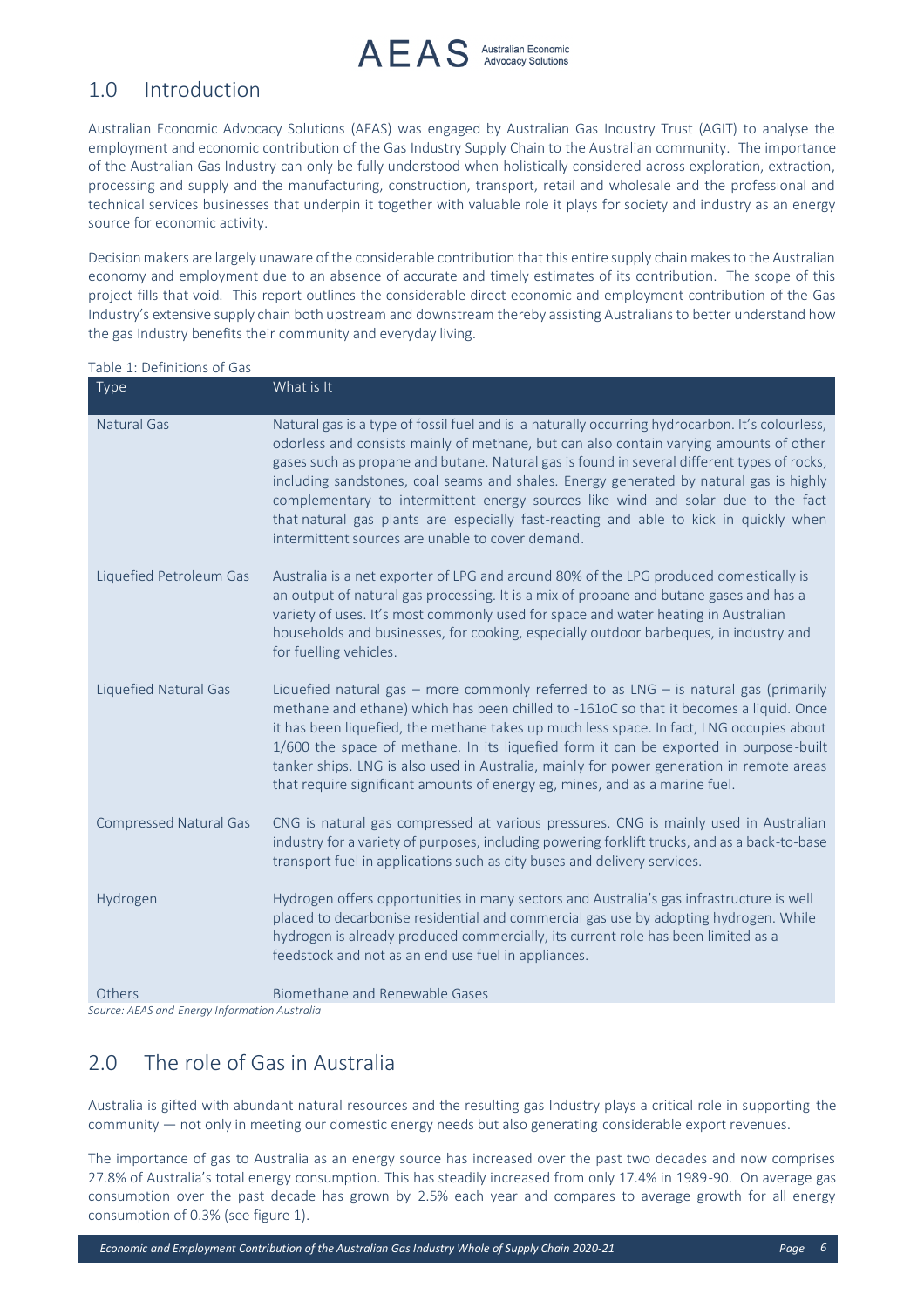

This growth has been driven by the discovery of new world-class gas reserves and natural gas and is considered a key component of Australia's goal of reducing the carbon intensity of our economy and helping Australia reduce its carbon emissions.



Figure 1: Australian Energy Consumption – by fuel type (Petajoules)

The extent of Australia's increase in gas consumption and the emergence of liquid gas in particular and biofuels is illustrated in Figure 2 below. Energy forecasts show that primary energy and gas demand will continue to grow to midcentury, in line with forecasted increases in population



Figure 2: Australian Gas Consumption – by fuel type (Petajouls)

Finally Australia's Gas Industry has become a globally significant energy producer - the world's second largest LNG exporter (see figure 3). Australia has been exporting liquefied natural gas (LNG) since 1989, initially from developing gas reserves offshore in Western Australia and the Northern Territory and now in Queensland. Australia is one of the world's leading suppliers of LNG and has multiple operating LNG projects which are further creating employment opportunities, delivering export income and tax revenue.

*Source: AEAS and Department of Industry Science, Energy and Resources* 

*Source: AEAS and Department of Industry Science, Energy and Resources*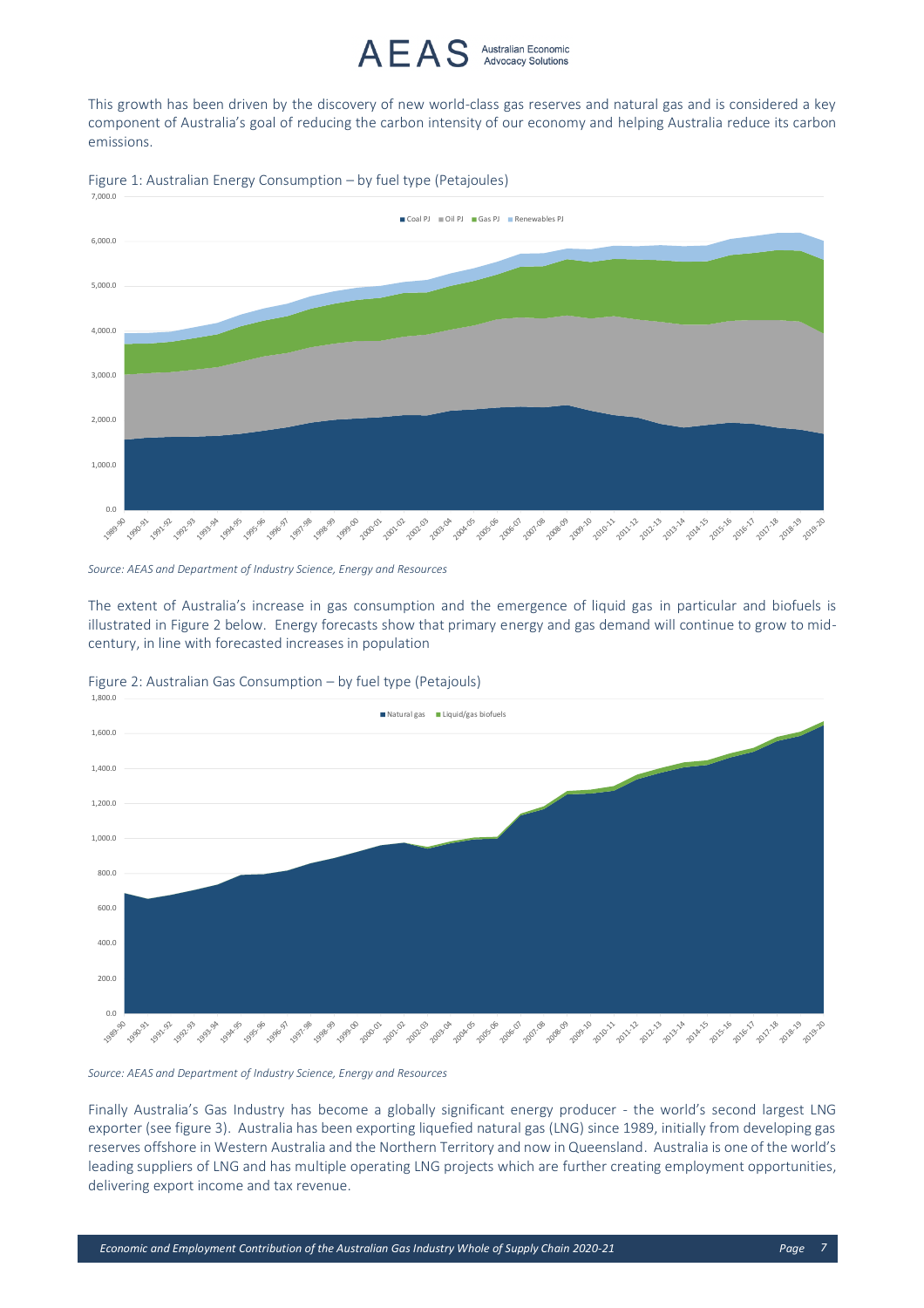



90,000.0



*Source: AEAS and Department of Industry Science, Energy and Resources* 

### 3.0 How Gas is Used in Our Economy and Community

The employment and economic estimates detailed in this report directly arise because of its essential role as an energy source to create and add value. Australians use gas every day to power their lives and economy.

#### 3.1 Domestic Uses

In domestic application gas is used for heating, lighting and cooking. Temperature regulation is also one of the most popular applications of natural gas. It is an energy efficient and convenient approach to both heating and cooling, and like cooking it is easy to control the temperature. A number of appliances including stoves and ovens, gas heaters, water heaters, barbecues, outdoor lights, bar heaters, tumble dryers, pool heaters and fireplaces can be powered safely and efficiently by gas.

Figure 4: How Gas is Used In Manufacturing



*Source: Energy Information Australia*

#### 3.2 Commercial and Industrial Uses

The commercial applications of natural gas are similar to the residential uses. Gas is extremely efficient and economical and is used to create fertilisers and supply power plants that generate electricity for commercial and domestic users. The fuel is also used in manufacturing glass, steel, plastics, paint, fabrics and can power trains, cars, buses and trucks. Natural gas is also used to generate electricity.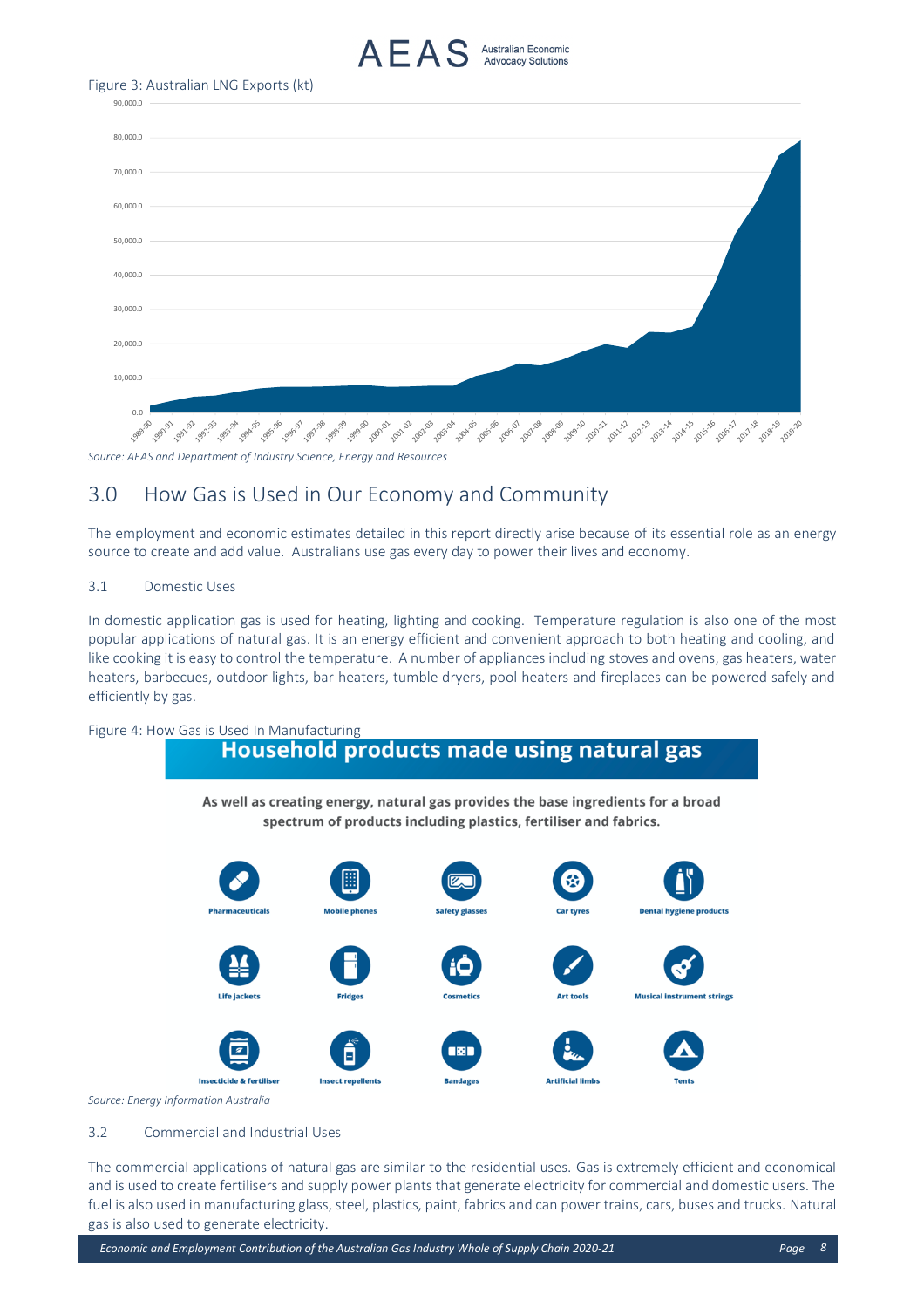

Often it can be used in the same way as other fossil fuels as a cleaner alternative. Natural gas is a viable alternative fuel particularly useful in the transportation sector. Across the country, gas is also an essential component of industry, providing low or high temperature heating and is used as a feedstock like in ammonia production.

#### 3.3 Gas Usage in Australia By Region

The main roles of gas vary by region. In Victoria and Southern NSW, gas is essential in providing heating to households during winter. More than 80 per cent of homes in these regions are connected to the gas network and gas delivers more energy to homes than electricity. In South Australia, Western Australia and the Northern Territory, gas is essential for power generation. Almost all power in the Northern Territory is generated from gas. In Queensland, Northern Territory and Western Australia, gas is important as an LNG export industry, providing many regional jobs and generating state and federal royalties and taxes17 that support many activities to benefit all Australians. Table 2 provides a qualitative assessment of the role of gas by region around the country. Gas clearly makes an essential contribution in every region.

| Region     | $\frac{1}{2}$ and $\frac{1}{2}$ and $\frac{1}{2}$ and $\frac{1}{2}$ and $\frac{1}{2}$ and $\frac{1}{2}$ and $\frac{1}{2}$ and $\frac{1}{2}$ and $\frac{1}{2}$ and $\frac{1}{2}$ and $\frac{1}{2}$ and $\frac{1}{2}$ and $\frac{1}{2}$ and $\frac{1}{2}$ and $\frac{1}{2}$ and $\frac{1}{2}$ a<br>Residential | Commercial             | Industrial        | Power Gen        | Exports          | Gas as % of<br><b>Total Energy</b><br>Consumption |
|------------|--------------------------------------------------------------------------------------------------------------------------------------------------------------------------------------------------------------------------------------------------------------------------------------------------------------|------------------------|-------------------|------------------|------------------|---------------------------------------------------|
| <b>NSW</b> | $\checkmark$                                                                                                                                                                                                                                                                                                 | $\sqrt{\sqrt{}}$       | $\sqrt{\sqrt{}}$  | $\sqrt{}$        | <b>NA</b>        | 9.7%                                              |
| <b>VIC</b> | $\sqrt{\sqrt{}}$                                                                                                                                                                                                                                                                                             | $\sqrt{\sqrt{}}$       | $\sqrt{}$         | $\sqrt{}$        | <b>NA</b>        | 23.5%                                             |
| <b>QLD</b> | $\sqrt{}$                                                                                                                                                                                                                                                                                                    | $\checkmark\checkmark$ | $\sqrt{\sqrt{}}$  | $\sqrt{}$        | $\sqrt{\sqrt{}}$ | 21.4%                                             |
| <b>SA</b>  | $\sqrt{\sqrt{}}$                                                                                                                                                                                                                                                                                             | $\sqrt{\sqrt{}}$       | $\sqrt{\sqrt{2}}$ | $\sqrt{\sqrt{}}$ | <b>NA</b>        | 54.6%                                             |
| <b>WA</b>  | $\checkmark\checkmark$                                                                                                                                                                                                                                                                                       | $\sqrt{\sqrt{2}}$      | $\sqrt{\sqrt{}}$  | $\sqrt{\sqrt{}}$ | $\sqrt{\sqrt{}}$ | 35.2%                                             |
| <b>TAS</b> | $\sqrt{\sqrt{2}}$                                                                                                                                                                                                                                                                                            | $\checkmark$           | $\sqrt{\sqrt{}}$  | $\sqrt{}$        | <b>NA</b>        | 7.2%                                              |
| <b>NT</b>  | $\checkmark$                                                                                                                                                                                                                                                                                                 | $\checkmark$           | $\sqrt{\sqrt{2}}$ | $\sqrt{\sqrt{}}$ | $\sqrt{\sqrt{}}$ | 74.5%                                             |

Table 2: Gas Usage in Australia By Region

Code:  $\sqrt{1}$  = essential contribution  $\sqrt{1}$  major contribution  $\sqrt{}$  = minor contribution *Source: Gas Vision 2050 Delivering a Clean Energy Future September 2020 AGIT, AEAS & Department of Industry Science, Energy and Resources*

#### 3.4 Economic Value of the Australian Gas Industry Supply Chain's Enabled Benefit

The industry, business and community's use of gas provides significant enabled economic activity for Australia. Estimates prepared by AEAS in 2019-20 of this enabled benefit are in the order of \$469.6 billion. A state breakdown of gas's enabled benefit as an energy source is provided in Figure 5 below.



Figure 5: Enabled Economic Activity Utilising Gas as an Energy Source (\$ millions)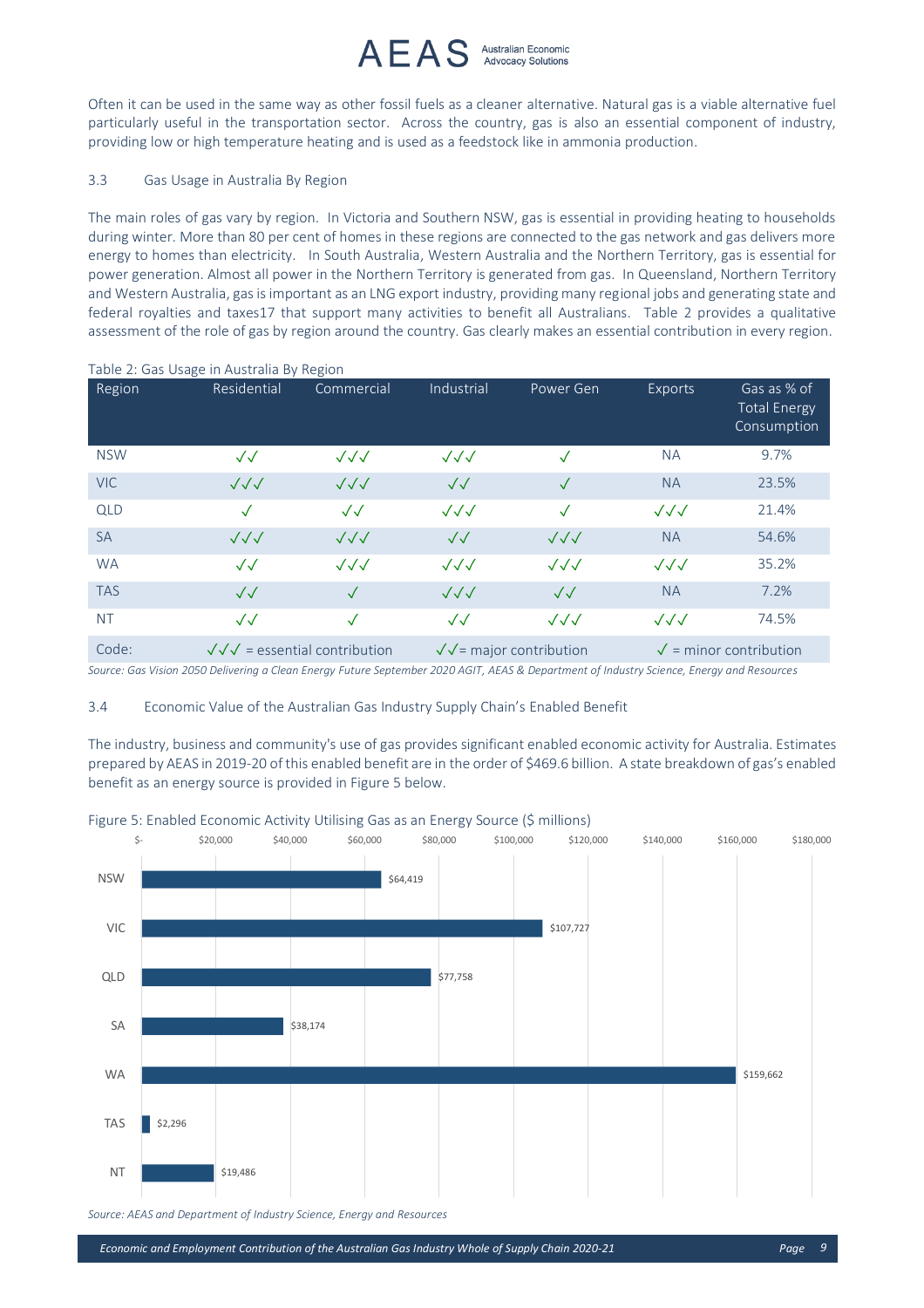

### 4.0 Understanding the Gas Industry Supply Chain

#### 4.1 The Supply Chain Explained

As a result of its domestic, commercial, industrial and export uses the Australian Gas Industry has a significant supplychain both upstream and downstream with small businesses through to major international companies all supplying goods and services to create the economic value of gas. Utilising the Australian Bureau of Statistics' Australian New Zealand Standard Industrial Classification, mapping of the Australian Gas Industry Supply Chain includes the following activities:

#### Table 3: Types of Business in the Australian Gas Industry Supply Segment

| Segment                                                    | Types of businesses                                                                                                                                                                                                                                                                                                                                                                                                                                                                                                                            |
|------------------------------------------------------------|------------------------------------------------------------------------------------------------------------------------------------------------------------------------------------------------------------------------------------------------------------------------------------------------------------------------------------------------------------------------------------------------------------------------------------------------------------------------------------------------------------------------------------------------|
| Mining                                                     | Mining includes gas exploration, natural gas extraction, petroleum gas extraction and other<br>mining support services - including cementing oil and gas well castings; directional drilling and<br>redrilling; mining draining and pumping service; oil and gas field support services.                                                                                                                                                                                                                                                       |
| Manufacturing                                              | Manufacturing includes gas oil manufacturing, liquefied petroleum gas (LPG) manufacturing,<br>industrial gas Manufacturing including liquefied natural gas and hydrogen, pipe fittings,<br>manufacturing, gas cylinder manufacturing, gas fittings and meter manufacturing, truck<br>manufacturing, machinery and equipment manufacturing, gas appliance manufacturing -<br>including stoves, BBQ's, heating, fridges, air conditioner & compressors etc, gas compressor<br>manufacturing and gas cutting and welding equipment manufacturing. |
| Electricity & Gas                                          | Electricity and Gas includes gas supply - including coal gas distribution through mains system; fuel<br>gas distribution through mains system; liquefied petroleum gas distribution through mains<br>system; liquefied petroleum gas reforming for distribution through mains system; and natural<br>gas distribution through mains system, electricity generation using mineral gas, other electricity<br>generation including biofuels, electricity transmission and distribution and electricity retailing.                                 |
| Construction                                               | Construction includes non-residential building construction eg buildings, pipeline construction,<br>heavy and civil engineering construction - non pipeline and gas plumbing - residential and non-<br>residential.                                                                                                                                                                                                                                                                                                                            |
| Wholesale &<br>Retail Trade                                | Wholesale and Retail Trade includes liquefied petroleum gas (LPG) (in bulk or in containers),<br>commercial vehicles, gas plumbing and fittings and gas appliance retailing - including stoves,<br>BBQ's, heating, fridges, air conditioner & compressors.                                                                                                                                                                                                                                                                                     |
| Transport, Postal<br>& Warehousing                         | Transport, Postal and Warehousing includes road freight including bulk gas, rail Freight including<br>bulk gas, shipping Freight including bulk gas and pipeline operations.                                                                                                                                                                                                                                                                                                                                                                   |
| Professional,<br>Scientific &<br><b>Technical Services</b> | Professional, Scientific and Technical Services includes scientific research services, engineering<br>design and engineering consulting services - including architectural, surveying, legal and<br>accounting services, advertising services, management and consulting services, computer system<br>design and related services, communication services, banking and insurance services and<br>employment services - including placement; recruitment and labour supply.                                                                     |
| <b>Other Services</b>                                      | Other Services includes automotive repair and maintenance and machinery and equipment<br>repair and maintenance.                                                                                                                                                                                                                                                                                                                                                                                                                               |

*Source: AEAS and Australian Bureau of Statistics*

#### 4.2 Estimated Number of Gas Industry Supply Chain Businesses

In total, there an estimated 46,833 gas industry supply chain businesses operating as at 30 June 2021 (see table 4). The most significant numbers of businesses operating are in the wholesale and retail (14,105), construction (11,085) and transport (8,695) segments. By state, Western Australia (19,478) has the highest number of businesses in the gas industry supply chain followed by Queensland (8,861) and then Victoria (8,133).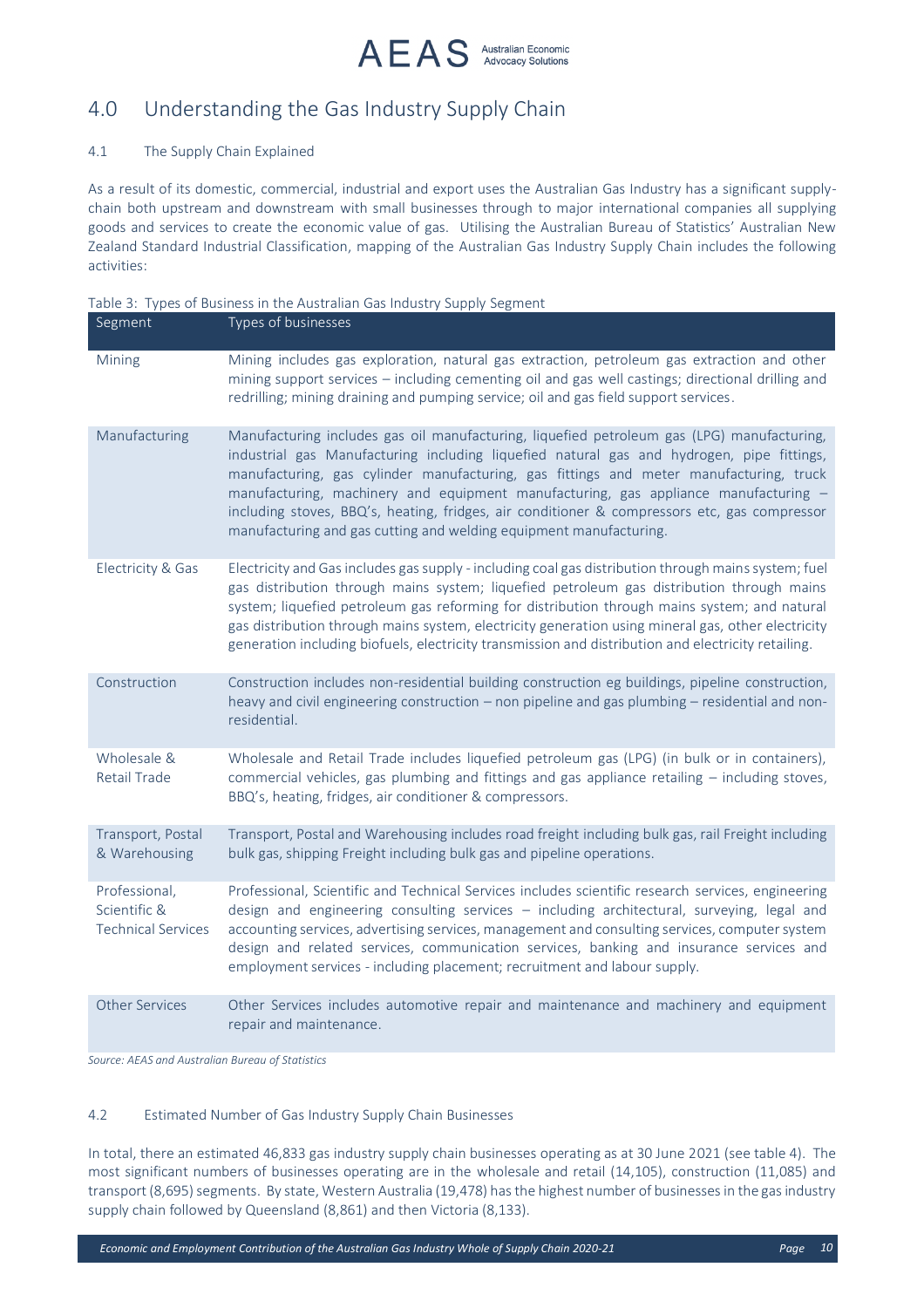

#### Table 4 : Number of Businesses Operating in Gas Industry Supply Chain as at 30 June 2021

| $\overline{\phantom{0}}$<br>State       |           | $\cdots$<br>Value Chain Component |        |
|-----------------------------------------|-----------|-----------------------------------|--------|
|                                         | <b>No</b> |                                   | No     |
| <b>WA</b>                               | 19,478    | Wholesale & Retail                | 14,105 |
| QLD                                     | 8,861     | Construction                      | 11,085 |
| <b>VIC</b>                              | 8,133     | Transport                         | 8,695  |
| <b>NSW</b>                              | 3,984     | Manufacturing                     | 6,905  |
| <b>NT</b>                               | 3,114     | Professional & Technical          | 4,700  |
| <b>SA</b>                               | 3,063     | <b>Electricity and Gas</b>        | 589    |
| <b>TAS</b>                              | 199       | Mining                            | 426    |
|                                         |           | Other                             | 327    |
|                                         |           |                                   |        |
| <b>AUS</b>                              | 46,833    | <b>TOTAL</b>                      | 46,833 |
| Source: AEAS 2021& ABS Catalogue 8165.0 |           |                                   |        |

## 5.0 The Economic and Employment Contribution of the Gas Industry Supply Chain

#### 5.1 Overview

Australia's gas industry supply chain is a key driver for the national and State economies. At a headline level there are many large-scale natural gas projects that have come onstream in recent years with billions of dollars in new investment to bring more gas into the market, supporting both domestic gas consumption and the export projects. However as indicated above the gas industry supply chain is considerably more than these headline projects. It is the entire supply chain both upstream and downstream that acts as the major contributor to Australia's economy.

Collectively the thousands of businesses in the supply chain are providing investment, job creation, regional development, export revenue and taxation receipts to government. Furthermore the economic activity and jobs provided by the gas industry supply chain are in rural and regional towns, providing a range of side benefits including upskilling and educational opportunities as well as creating stronger, more resilient local communities.

#### 5.2 AEAS Estimates Methodology

AEAS estimates detailed in this report were developed through an electronic Industry 'Census' questionnaire circulated by AGIT for completion by members of organisations including:

- Australian Pipelines and Gas Association;
- Australian Petroleum Production & Exploration Association;
- **■** Energy Networks Australia;
- Gas Appliance Manufacturers Association of Australia; and
- **■** Gas Energy Australia

Through this process credible and actual data on the direct employment and economic contribution of the supply chain across the following areas were calculated:

- The contribution the supply chain makes to Australian GDP and State GSP in industry value add;
- The number of direct jobs created by the supply chain;
- The value of wages and salaries paid by the supply chain;
- Level of investments made in Australia by the supply chain;
- The value of Commonwealth, State and Local Government taxes, royalties and rates contributed by the supply chain;
- Total assets held by the supply chain in Australia.

The report seeks to solely capture the direct employment and economic contribution from the domestic Australian gas industry supply chain including supply chain for export markets.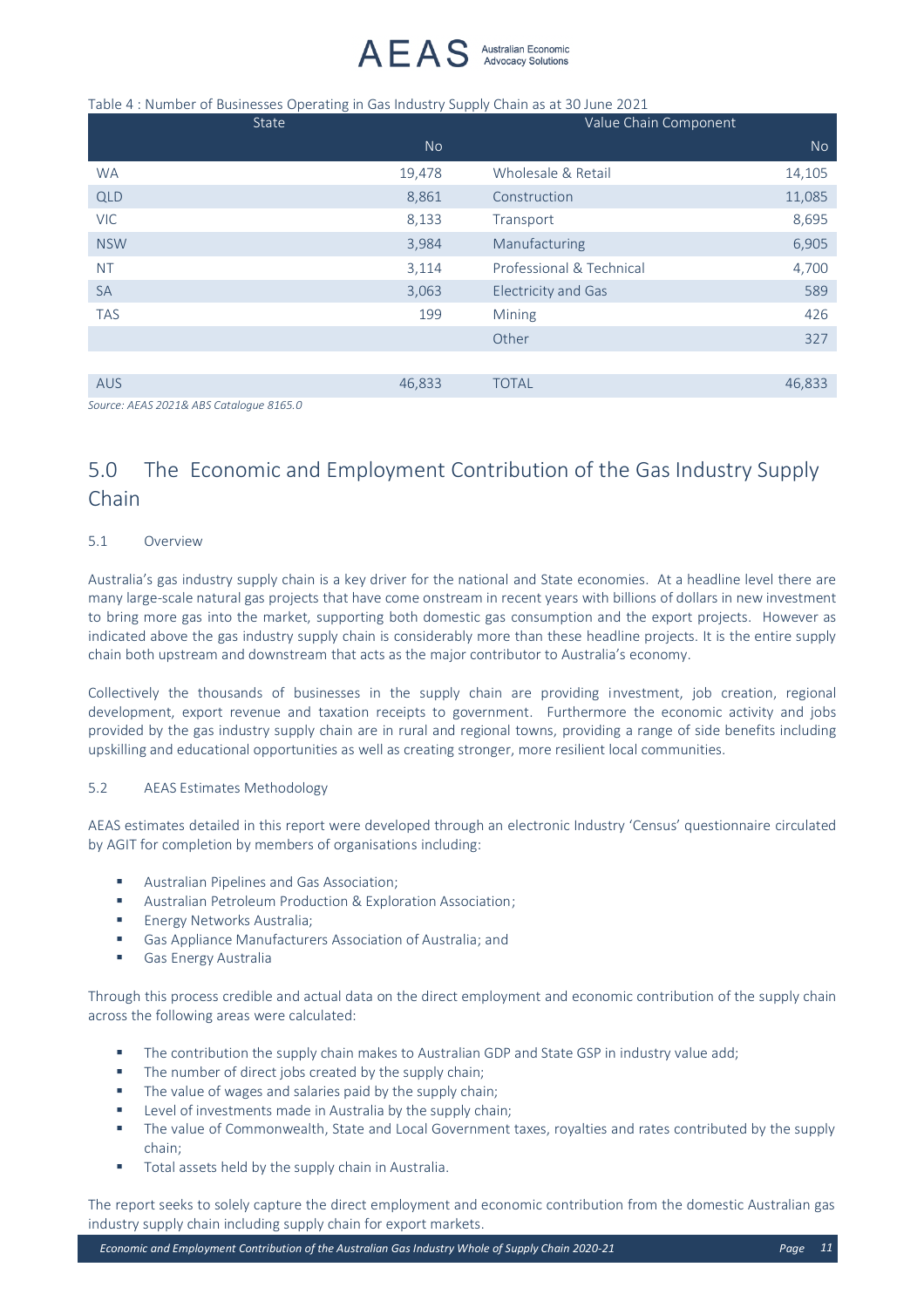

All estimates are direct impacts - the first round of effects from direct operational expenditure on goods and services by the supply chain. The indirect production-induced (expenditure by supply chain businesses / organisations on goods and services supplied at a second level by other firms to the supply chain) and consumption-induced effects (expenditure of Industry workers' income on goods and services supplied by Australian businesses) of the supply chain were not calculated as these were considered outside the scope of the study.

Estimates are broken down by State and segment of the supply chain and are provided below. The report has not provided cross-tabulated estimates for value chain component by state, under agreement with participating organisations that provided information, in order to ensure confidentiality.

#### 5.3 Gas Industry Supply Chain Full Time Equivalent Employees as at 30 June 2021

As at 30 June 2021 the Australian Gas Industry Supply Chain is estimated to provide 165,538 full time equivalent jobs. The main employment segments of the supply chain were in manufacturing (37,822), wholesale and retail (38,471) and electricity and gas (25,290). Western Australia (68,847) had the largest concentration of gas industry supply chain employees followed by and Queensland (31,320) and Victoria (28,754).

| State      |             | Table 5 . Total Gas industry Supply Chain Full Time Equivalent Employees as at So June 2021<br>Value Chain Component |                  |
|------------|-------------|----------------------------------------------------------------------------------------------------------------------|------------------|
|            | <b>FTEs</b> |                                                                                                                      | FTE <sub>s</sub> |
| <b>WA</b>  | 68,847      | Wholesale & Retail                                                                                                   | 38,471           |
| QLD        | 31,320      | Manufacturing                                                                                                        | 37,822           |
| <b>VIC</b> | 28,754      | <b>Electricity and Gas</b>                                                                                           | 25,290           |
| <b>NSW</b> | 14,087      | Transport                                                                                                            | 18,583           |
| <b>NT</b>  | 11,008      | Construction                                                                                                         | 18,320           |
| <b>SA</b>  | 10,826      | Mining                                                                                                               | 16,903           |
| <b>TAS</b> | 695         | Professional & Technical                                                                                             | 9,635            |
|            |             | Other                                                                                                                | 513              |
|            |             |                                                                                                                      |                  |
| <b>AUS</b> | 165,538     | <b>TOTAL</b>                                                                                                         | 165,538          |
|            |             |                                                                                                                      |                  |

Table 5 : Total Gas Industry Supply Chain Full Time Equivalent Employees as at 30 June 2021

*Source: AEAS 2021*

#### 5.4 Gas Industry Supply Chain Apprentices and Trainees

Very importantly the Australian Gas Industry Supply Chain provides an entry pathway into the workforce for 2,223 Australians in the form of apprenticeships and traineeships. The benefits to individuals who conduct an apprenticeship and traineeships accrue from improved earnings, better employment outcomes, higher mobility and higher job satisfaction after their training, compared with individuals who were not skilled. Research has consistently found that a worker with an apprenticeship can expect a wage premium of up to 44 per cent relative to a comparable un-skilled worker and are more likely to be in employment for longer.

#### Table 6 : Total Gas Industry Supply Chain Apprentices and Trainees as at 30 June 2021

| State             |         | Value Chain Component      |         |
|-------------------|---------|----------------------------|---------|
|                   | Persons |                            | Persons |
| <b>WA</b>         | 925     | <b>Electricity and Gas</b> | 536     |
| QLD               | 421     | Wholesale & Retail         | 356     |
| <b>VIC</b>        | 386     | Mining                     | 337     |
| <b>NSW</b>        | 189     | Construction               | 336     |
| <b>NT</b>         | 148     | Transport                  | 320     |
| <b>SA</b>         | 145     | Professional & Technical   | 191     |
| <b>TAS</b>        | 9       | Manufacturing              | 130     |
|                   |         | Other                      | 18      |
|                   |         |                            |         |
| <b>AUS</b>        | 2,223   | <b>TOTAL</b>               | 2,223   |
| Source: AEAS 2021 |         |                            |         |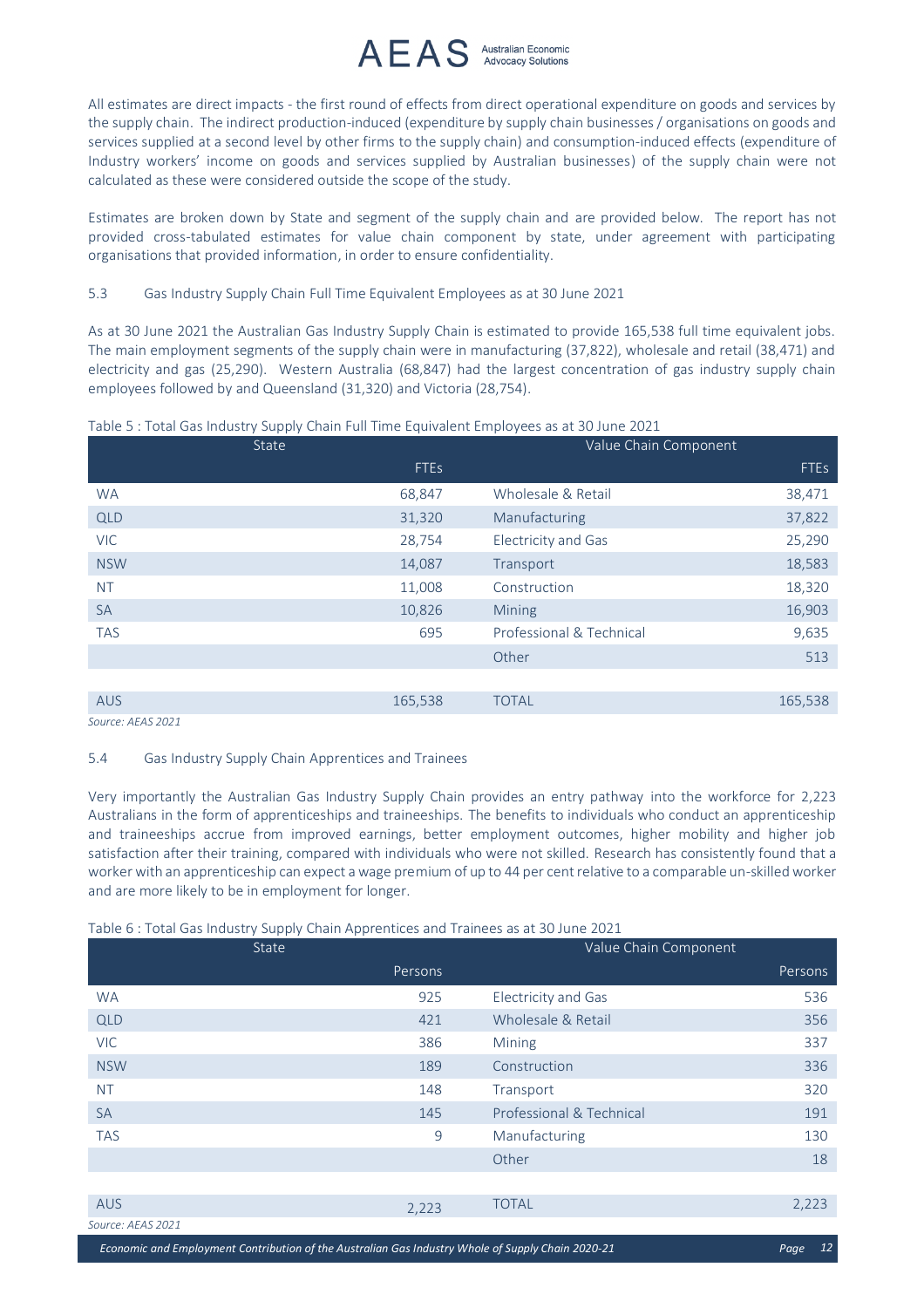

#### 5.5 Gas Industry Supply Chain Contractors

The Australian Gas Industry Supply Chain like many other industry sectors has a reliance on contractors. This practice offers a number of advantages including expertise and specialists in highly complex fields of work; flexibility in hiring for specific and individual projects; and cost and time effectiveness for supply chain companies. As at 30 June 2021 there were 23,748 contracts hired with the gas industry supply chain.

#### Table 7 : Total Gas Industry Supply Chain Contractors as at 30 June 2021

| State      |         | Value Chain Component      |         |
|------------|---------|----------------------------|---------|
|            | Persons |                            | Persons |
| <b>WA</b>  | 9,877   | Mining                     | 8,657   |
| QLD        | 4,493   | <b>Electricity and Gas</b> | 8,068   |
| <b>VIC</b> | 4,125   | Wholesale & Retail         | 2,667   |
| <b>NSW</b> | 2,021   | Manufacturing              | 2,144   |
| <b>NT</b>  | 1,579   | Construction               | 1,061   |
| <b>SA</b>  | 1,553   | Professional & Technical   | 580     |
| <b>TAS</b> | 100     | Transport                  | 520     |
|            |         | Other                      | 51      |
|            |         |                            |         |
| <b>AUS</b> | 23,748  | <b>TOTAL</b>               | 23,748  |
|            |         |                            |         |

*Source: AEAS 2021*

#### 5.6 Gas Industry Supply Chain Wages and Salaries

The Gas Industry Supply Chain is estimated to have provided in excess of \$14.9 billion in wage and salaries to Australians in 2020-21 thereby provided a livelihood for individual and family necessities and lifestyle. The average salary provided to supply chain employees was \$90,200 and compares against Australian average annual earnings of \$67,902. In addition the gas industry supply chain is estimated to be providing each year an additional \$1.5 billion in superannuation contributions to their employees futures.

#### Table 8 : Total Gas Industry Supply Chain Wages and Salaries 2020-21

| State      |              | Value Chain Component    |                        |
|------------|--------------|--------------------------|------------------------|
|            | $$$ millions |                          | $\frac{1}{2}$ millions |
| <b>WA</b>  | \$6,213.6    | Manufacturing            | \$3,428.1              |
| <b>QLD</b> | \$2,826.7    | Wholesale & Retail       | \$3,360.6              |
| <b>VIC</b> | \$2,595.1    | Electricity and Gas      | \$2,295.5              |
| <b>NSW</b> | \$1,271.4    | Transport                | \$1,683.9              |
| <b>NT</b>  | \$993.5      | Construction             | \$1,660.5              |
| <b>SA</b>  | \$977.1      | Mining                   | \$1,594.0              |
| <b>TAS</b> | \$62.7       | Professional & Technical | \$872.6                |
|            |              | Other                    | \$45.0                 |
|            |              |                          |                        |
| <b>AUS</b> | \$14,940.2   | <b>TOTAL</b>             | \$14,940.2             |

*Source: AEAS 2021*

#### 5.7 Gas Industry Supply Chain Turnover

The Australian Gas Industry Supply Chain in 2020-21 had sales in excess \$64.3 billion. The largest sales segments were Mining (\$24.1 billion) and Electricity and Gas (\$17.3 billion). The largest markets were in Western Australia (\$26.8 billion), Queensland (\$12.2 billion) closely followed by Victoria (\$11.2 billion). For every \$1 million in sales in the Australian Gas Industry Supply Chain 3 jobs are created and compares to the Australian industry average of 3.2 jobs for every \$1 million in sales.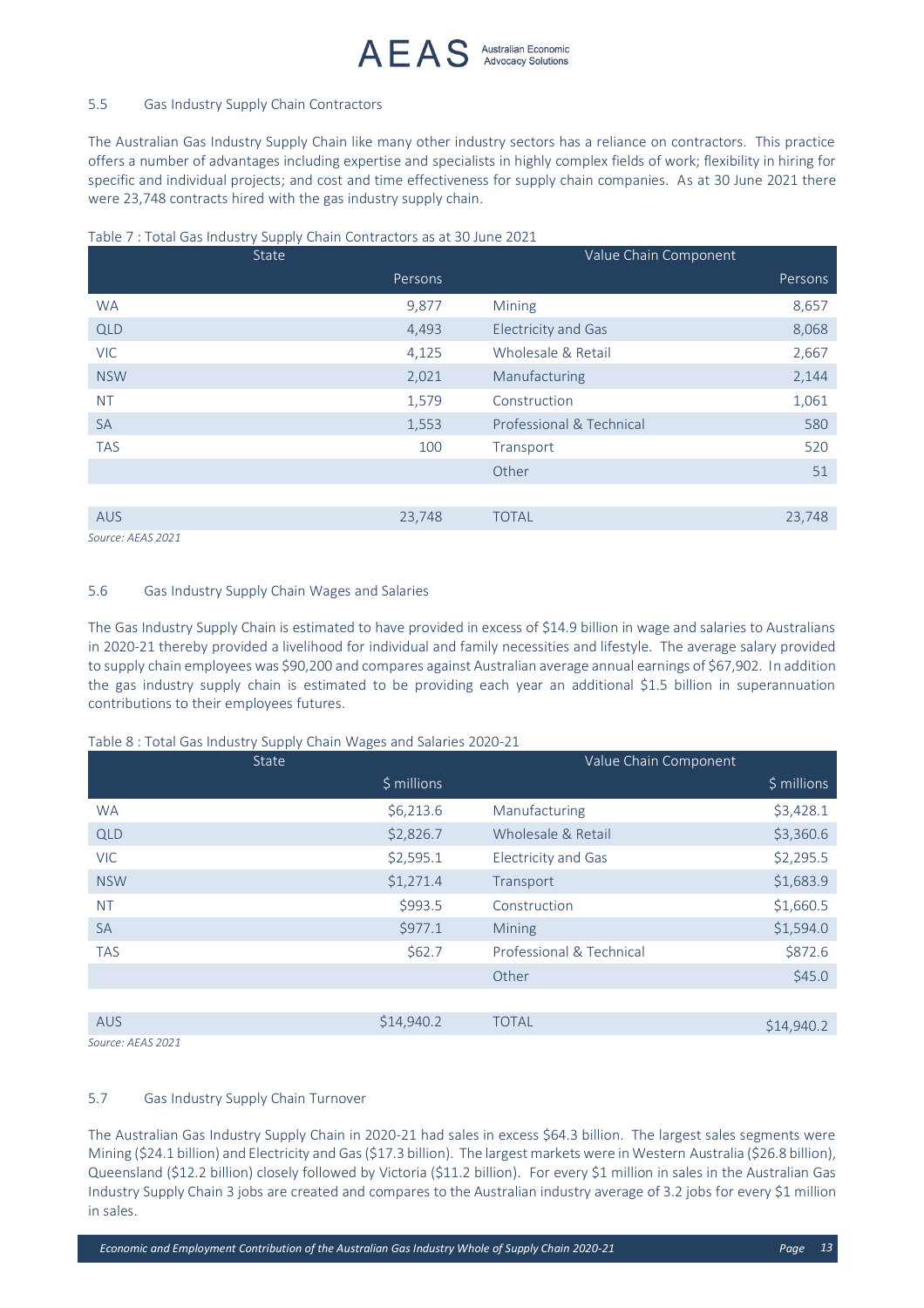

#### Table 9 : Total Gas Industry Supply Chain Turnover 2020-21

| <b>State</b>      |             | Value Chain Component      |              |
|-------------------|-------------|----------------------------|--------------|
|                   | \$ millions |                            | $$$ millions |
| <b>WA</b>         | \$26,765.0  | Mining                     | \$24,146.3   |
| QLD               | \$12,175.8  | <b>Electricity and Gas</b> | \$17,341.4   |
| <b>VIC</b>        | \$11,178.3  | Transport                  | \$7,072.3    |
| <b>NSW</b>        | \$5,476.6   | Construction               | \$5,573.0    |
| <b>NT</b>         | \$4,279.6   | Manufacturing              | \$5,097.8    |
| <b>SA</b>         | \$4,208.8   | Professional & Technical   | \$2,561.8    |
| <b>TAS</b>        | \$270.3     | Wholesale & Retail         | \$2,342.1    |
|                   |             | Other                      | \$219.7      |
|                   |             |                            |              |
| <b>AUS</b>        | \$64,354.3  | <b>TOTAL</b>               | \$64,354.3   |
| Source: AEAS 2021 |             |                            |              |

#### 5.8 Gas Industry Supply Chain Expenditure

The Australian Gas Industry Supply Chain expenditure (excluding labour costs) in 2020-21 was \$27.4 billion creating further economic and employment opportunities for their respective supply chain businesses. This is anticipated to create an additional 95,306 indirect jobs through indirect producer induced effects. AEAS has not included this estimate in its employment calculations in 5.3.

#### Table 10: Total Gas Industry Supply Chain Expenditure 2020-21

| State      |             | Value Chain Component      |              |
|------------|-------------|----------------------------|--------------|
|            | \$ millions |                            | $$$ millions |
| <b>WA</b>  | \$11,400.0  | Mining                     | \$14,524.9   |
| QLD        | \$5,186.1   | Transport                  | \$3,538.2    |
| <b>VIC</b> | \$4,761.2   | <b>Electricity and Gas</b> | \$2,919.7    |
| <b>NSW</b> | \$2,332.6   | Manufacturing              | \$2,863.9    |
| <b>NT</b>  | \$1,822.8   | Construction               | \$1,875.2    |
| <b>SA</b>  | \$1,792.6   | Wholesale & Retail         | \$1,014.9    |
| <b>TAS</b> | \$115.1     | Professional & Technical   | \$538.5      |
|            |             | Other                      | \$135.3      |
|            |             |                            |              |
| <b>AUS</b> | \$27,410.5  | <b>TOTAL</b>               | \$27,410.5   |

*Source: AEAS 2021*

#### 5.9 Gas Industry Supply Chain Capital Investment

The Australian Gas Industry Supply Chain investment in its future is significant with over \$11.1 billion in capital expenditure in 2020-21. This investment primarily occurred in Mining (\$4.7 billion) and Electricity and Gas (\$2.0 billion) and in Western Australia (\$4.6 billion) and Queensland (\$2.1 billion).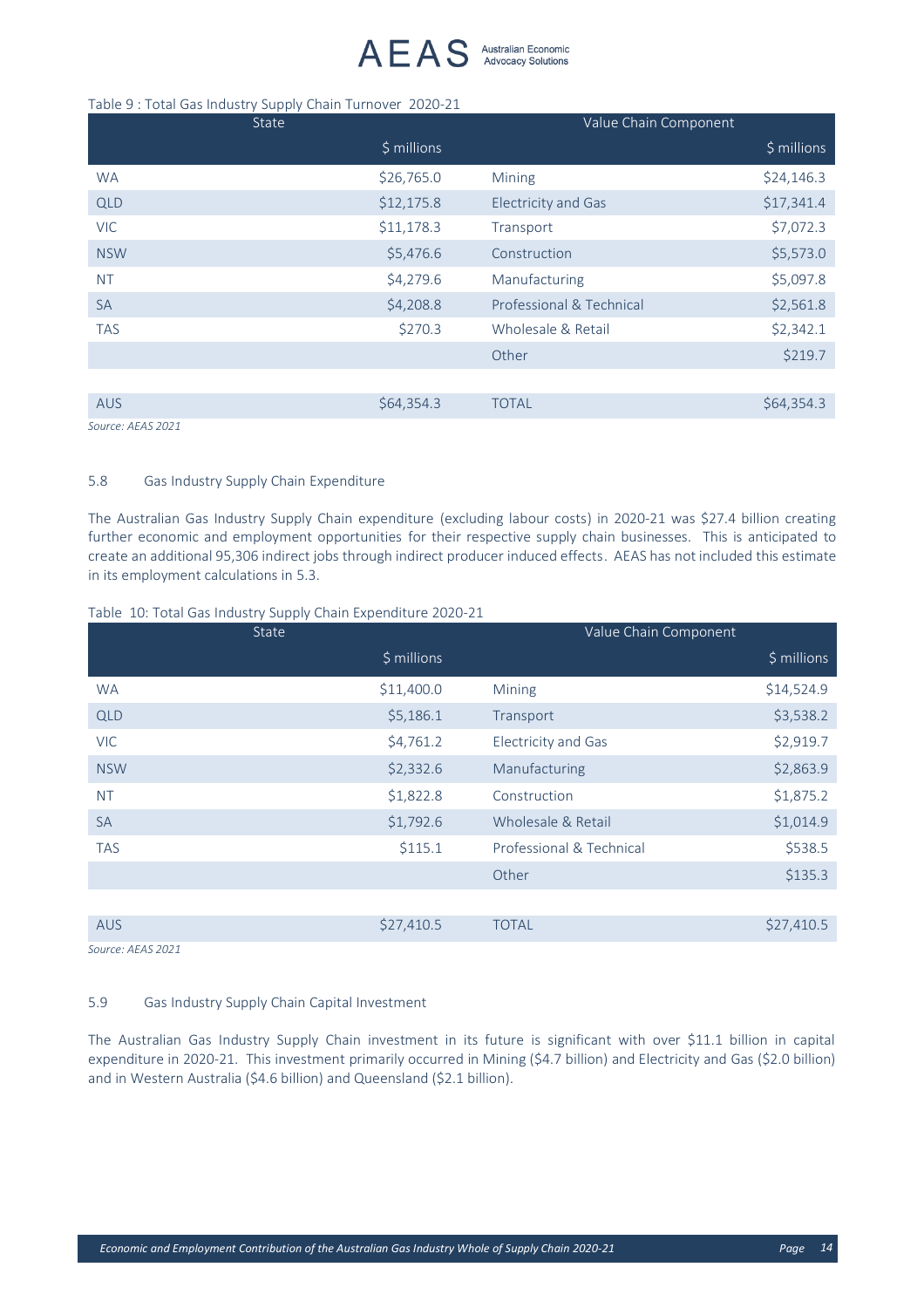

#### Table 11: Total Gas Industry Supply Chain Capital Expenditure 2020-21

| $\frac{1}{2}$ millions |
|------------------------|
|                        |
| \$4,724.8              |
| \$2,047.8              |
| \$1,265.7              |
| \$1,191.3              |
| \$847.6                |
| \$538.7                |
| \$493.2                |
| \$45.7                 |
|                        |
| \$11,154.6             |
|                        |

*Source: AEAS 2021*

#### 5.10 Gas Industry Supply Chain C/W, State and Local Government Taxes, Fees, Rates and Royalties

The Australian Gas Industry Supply Chain is a major provider of Commonwealth, State and Local Government Taxes, Fees, Rates and Royalties contributing \$18.1 billion in receipts to the three tiers of government providing frontline services such as hospitals, education, transport ,roads and social infrastructure. Commonwealth Taxes included company tax and GST, State Taxes included payroll tax, duties, land taxes and royalties and Local Government included rates.

|            | State        | Value Chain Component      |              |
|------------|--------------|----------------------------|--------------|
|            | $$$ millions |                            | $$$ millions |
| <b>WA</b>  | \$7,566.9    | Wholesale & Retail         | \$8,379.2    |
| QLD        | \$3,442.3    | Manufacturing              | \$6,782.0    |
| <b>VIC</b> | \$3,160.3    | Mining                     | \$1,356.1    |
| <b>NSW</b> | \$1,548.3    | <b>Electricity and Gas</b> | \$995.8      |
| <b>NT</b>  | \$1,209.9    | Transport                  | \$458.3      |
| <b>SA</b>  | \$1,189.9    | Construction               | \$142.6      |
| <b>TAS</b> | \$76.4       | Professional & Technical   | \$77.3       |
|            |              | Other                      | \$2.7        |
|            |              |                            |              |
| <b>AUS</b> | \$18,194.1   | <b>TOTAL</b>               | \$18,194.1   |

Table 12: Total Gas Industry Supply Chain – C/W, State and Local Government Taxes, Fees, Rates and Royalties2020-21

*Source: AEAS 2021*

#### 5.11 Gas Industry Supply Chain Value Added

The Australian Gas Industry Supply Chain provided \$55.1 billion in direct value added to the Australian Economy. Value added for an industry is comprised of wages and salaries, gross operating surplus of business operating in the industry and indirect taxes.

It is the net contribution or value add that the industry provides to the economy. The primary means of providing this value add to the economy was through the Mining (\$11 billion) and Electricity and Gas (\$15.4 billion) segments. Western Australia (\$22.9 billion) and Queensland (\$10.4 billion) received the largest economic contributions from the gas industry supply chain.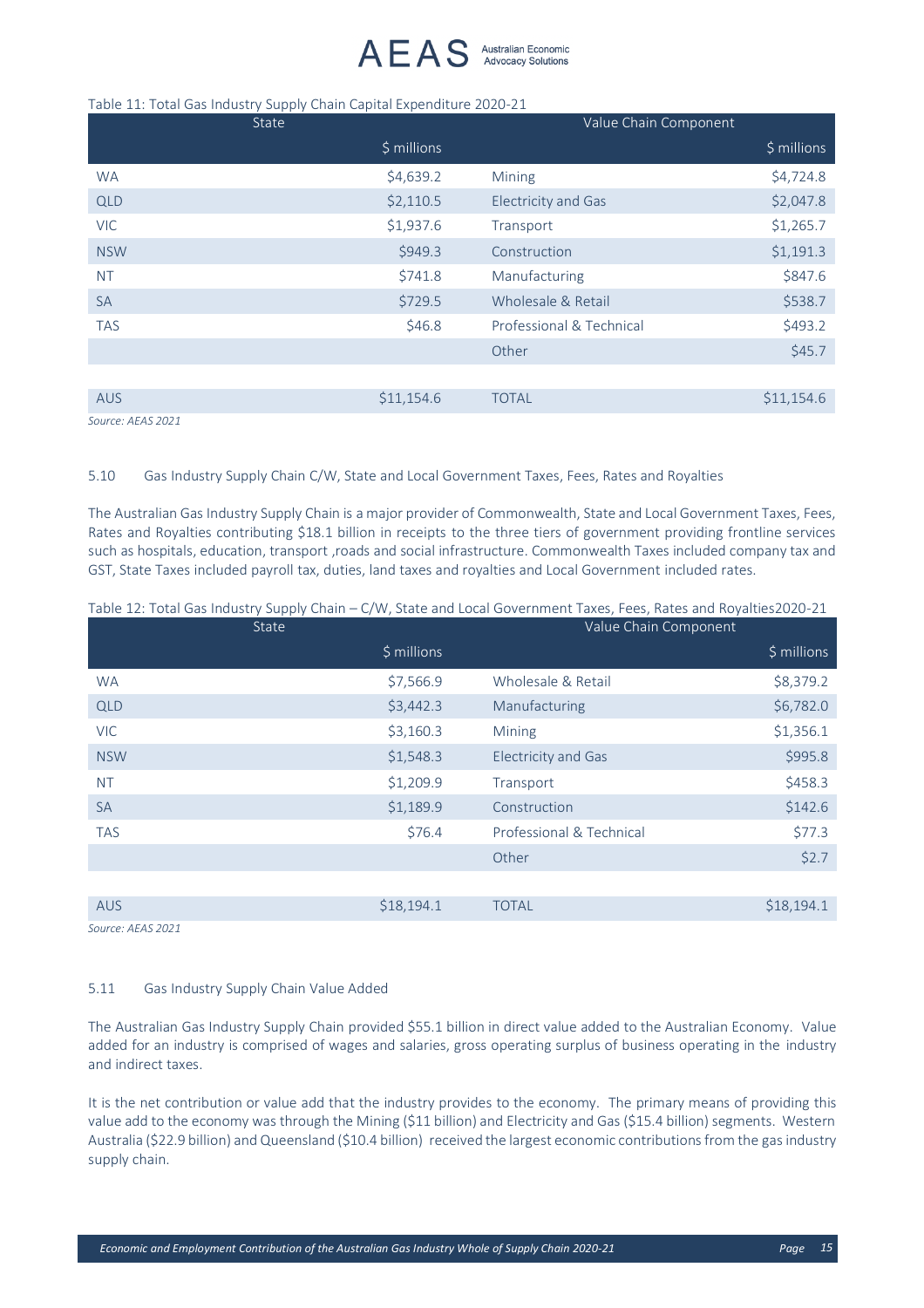

#### Table 13: Industry Supply Chain Value Added 2020-21

| State              |              | Value Chain Component    |              |  |
|--------------------|--------------|--------------------------|--------------|--|
|                    | $$$ millions |                          | $$$ millions |  |
| <b>TAS</b>         | \$231.6      | Electricity and Gas      | \$15,417.5   |  |
| <b>SA</b>          | \$3,606.0    | <b>Mining</b>            | \$10,977.6   |  |
| <b>NT</b>          | \$3,666.7    | Wholesale & Retail       | \$9,706.4    |  |
| <b>NSW</b>         | \$4,692.2    | Manufacturing            | \$9,015.9    |  |
| <b>VIC</b>         | \$9,577.5    | Transport                | \$3,992.4    |  |
| QLD                | \$10,432.1   | Construction             | \$3,840.4    |  |
| <b>WA</b>          | \$22,931.9   | Professional & Technical | \$2,100.6    |  |
|                    |              | Other                    | \$87.1       |  |
|                    |              |                          |              |  |
| <b>AUS</b>         | \$55,138.0   | <b>TOTAL</b>             | \$55,138.0   |  |
| SOLUTION AFAS 2021 |              |                          |              |  |

*Source: AEAS 2021*

#### 5.12 Gas Industry Supply Assets Under Management

The Australian Gas Industry Supply Chain in 2020-21 had \$265 billion in assets under management across assets including buildings, pipelines, refineries, drilling equipment, transport infrastructure, heavy and light vehicles, machinery and equipment and funds.

#### Table 14 : Total Gas Industry Supply Chain Assets Under Management 2020-21

|                                      | State        | Value Chain Component      |              |  |  |
|--------------------------------------|--------------|----------------------------|--------------|--|--|
|                                      | $$$ millions |                            | $$$ millions |  |  |
| <b>WA</b>                            | \$110,243.2  | <b>Electricity and Gas</b> | \$80,063.8   |  |  |
| <b>QLD</b>                           | \$50,151.5   | <b>Mining</b>              | \$41,656.1   |  |  |
| <b>VIC</b>                           | \$46,042.9   | Construction               | \$34,866.2   |  |  |
| <b>NSW</b>                           | \$22,557.6   | Wholesale & Retail         | \$32,558.7   |  |  |
| <b>NT</b>                            | \$17,627.2   | Manufacturing              | \$30,622.4   |  |  |
| <b>SA</b>                            | \$17,335.7   | Transport                  | \$29,932.5   |  |  |
| <b>TAS</b>                           | \$1,113.3    | Professional & Technical   | \$15,263.0   |  |  |
|                                      |              | Other                      | \$108.7      |  |  |
|                                      |              |                            |              |  |  |
| <b>AUS</b>                           | \$265,071.4  | <b>TOTAL</b>               | \$265,071.4  |  |  |
| $C_{\text{Alirco}}$ , $A E A C 2021$ |              |                            |              |  |  |

*Source: AEAS 2021*

### 6.0 Contextualising the Gas Industry Supply Chain's Importance

On their own the above estimates are considerable but it is important to contextualise them to establish how important the Australian Gas Industry Supply Chain is as both an economic and employment contributor.

6.1 Importance - Proportions of Total Economic and Employment

The Australian Gas Industry Supply Chain directly provides 1.8 in every 100 jobs in Australia, that is for every 54 jobs that exist in the Australian economy, the gas industry supply chain provides one of those (see figure 6). For the Northern Territory the gas industry supply chain is extremely important providing 11.4 jobs in every 100 jobs that exist and for Western Australia it is 7.3 jobs in every 100 jobs.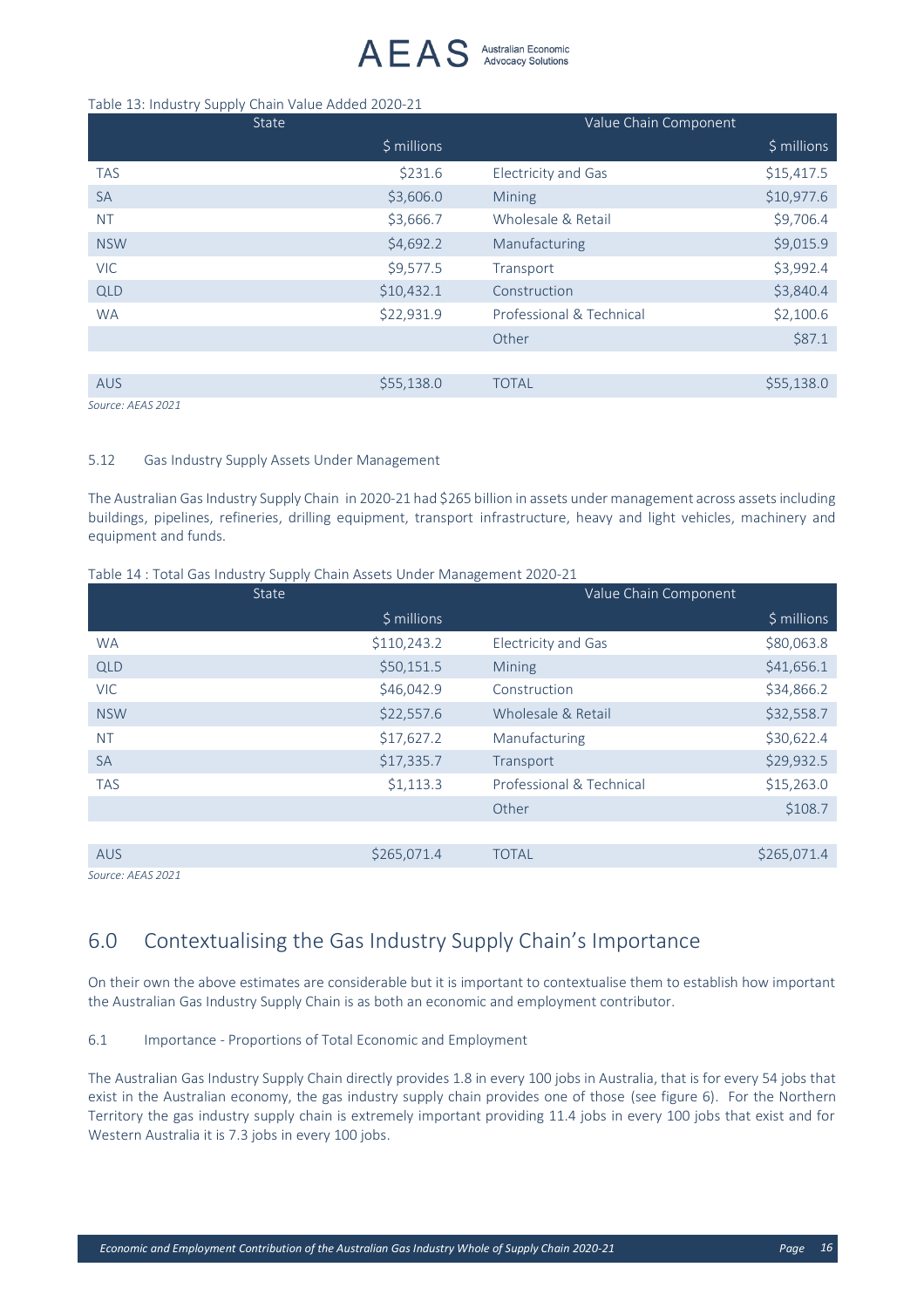

In addition, the Australian Gas Industry Supply Chain directly provides 3 cents in every dollar of economic activity in Australia. Again for the Northern Territory (14.6 cents) and Western Australia (7.6 cents) the gas industry supply chain is providing for a significant amount of that economic activity in that State. That is, these states have a very high reliance on the Gas industry supply chain for jobs and economic activity.

Figure 6: Gas Industry Value Chain - Jobs Created every 100 Jobs and Cents in Every Dollar of Economic Activity



#### Economic Activity Jobs

*Source: AEAS and ABS Catalogues 5220.0 and 6202.0*

#### 6.2 Importance - Industry Sector Benchmarking

Further contextualising the importance of these estimates AEAS has compared the Australia Gas Industry Supply Chain compared to other industry sectors. The Australian Gas Industry Supply Chain's 165,538 jobs places it just above the Australian industry sector average employment (140,000 persons) indicating that in relative terms it is a large and important employer (see figure 7).

This places the Australia Gas Industry Supply Chain above other industry sectors such as private hospitals, accommodation, private tertiary education and telecommunications services to name a few.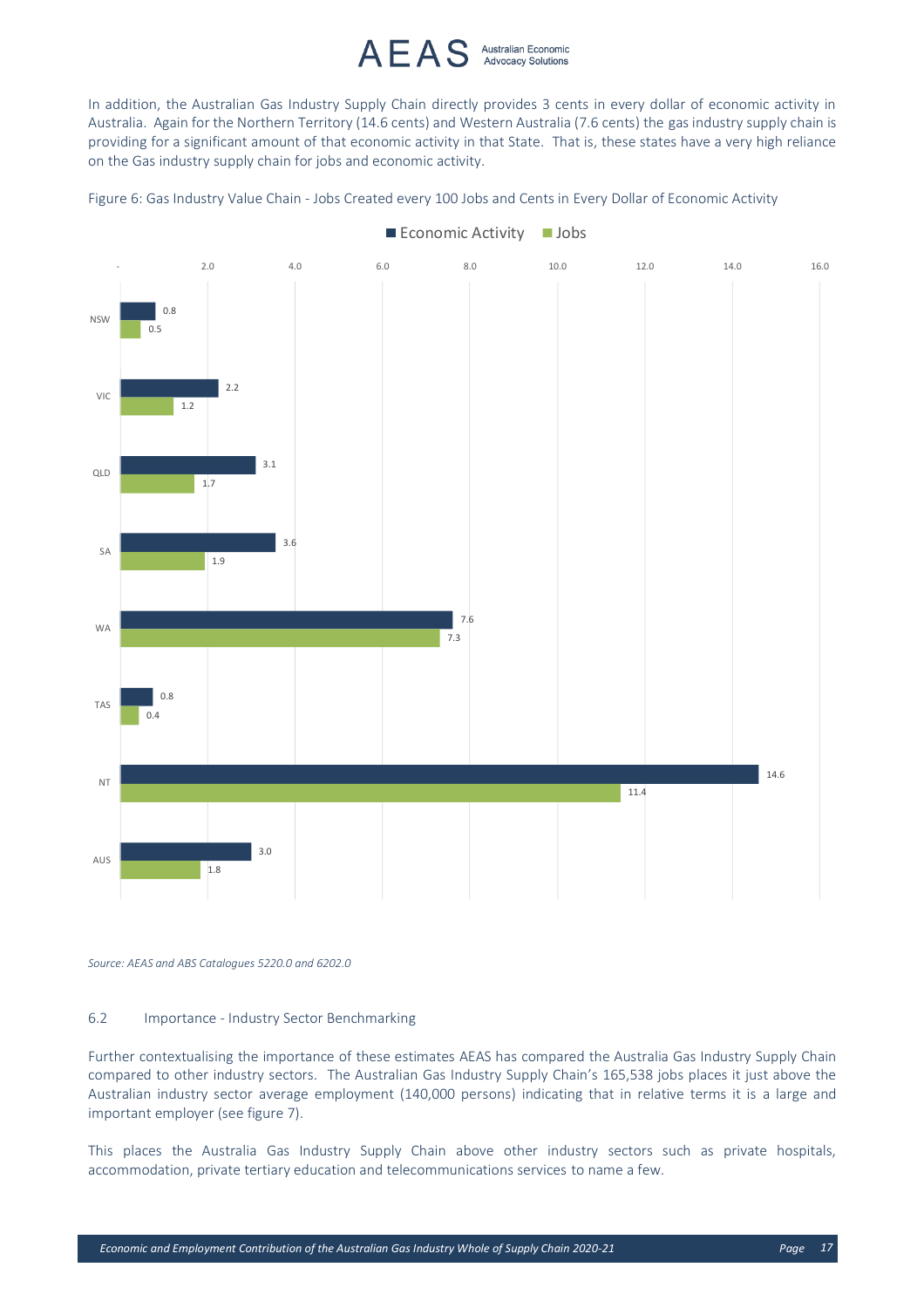

#### Figure 7: Industry Sector Employment (000's)

| 69 Professional, scientific and technical services (except computer system design and related |                          |     |     |     |     |     |     |     |            |       |
|-----------------------------------------------------------------------------------------------|--------------------------|-----|-----|-----|-----|-----|-----|-----|------------|-------|
| 45 Food and beverage services                                                                 |                          |     |     |     |     |     |     |     |            |       |
| 32 Construction services                                                                      |                          |     |     |     |     |     |     |     |            |       |
| 72 Administrative services                                                                    |                          |     |     |     |     |     |     |     |            |       |
| 42 Other store-based retailing                                                                |                          |     |     |     |     |     |     |     |            |       |
| 87 Social assistance services (private)                                                       |                          |     |     |     |     |     |     |     |            |       |
| 41 Food retailing                                                                             |                          |     |     |     |     |     |     |     |            |       |
| 85 Medical and other health care services (private)                                           |                          |     |     |     |     |     |     |     |            |       |
| 01 Agriculture                                                                                |                          |     |     |     |     |     |     |     |            |       |
| 86 Residential care services (private)                                                        |                          |     |     |     |     |     |     |     |            |       |
| 67 Property operators and real estate services                                                |                          |     |     |     |     |     |     |     |            |       |
| 95 Personal and other services                                                                |                          |     |     |     |     |     |     |     |            |       |
| 46 Road transport                                                                             |                          |     |     |     |     |     |     |     |            |       |
| 80 Preschool and school education (private)                                                   |                          |     |     |     |     |     |     |     |            |       |
| 70 Computer system design and related services                                                |                          |     |     |     |     |     |     |     |            |       |
| 30 Building construction                                                                      |                          |     |     |     |     |     |     |     |            |       |
| 11 Food product manufacturing                                                                 |                          |     |     |     |     |     |     |     |            |       |
| 73 Building cleaning, pest control and other support services                                 |                          |     |     |     |     |     |     |     |            |       |
| 94 Repair and maintenance                                                                     |                          |     |     |     |     |     |     |     |            |       |
| 34 Machinery and equipment wholesaling                                                        |                          |     |     |     |     |     |     |     |            |       |
|                                                                                               |                          |     |     |     |     |     |     |     |            |       |
| Gas Industry Supply Chain                                                                     |                          |     |     |     |     |     |     |     |            |       |
| Average                                                                                       |                          |     |     |     |     |     |     |     |            |       |
| 84 Hospitals (private)                                                                        |                          |     |     |     |     |     |     |     |            |       |
| 52 Transport support services                                                                 |                          |     |     |     |     |     |     |     |            |       |
| 91 Sports and recreation activities                                                           |                          |     |     |     |     |     |     |     |            |       |
| 33 Basic material wholesaling                                                                 |                          |     |     |     |     |     |     |     |            |       |
| 31 Heavy and civil engineering construction                                                   |                          |     |     |     |     |     |     |     |            |       |
| 22 Fabricated metal product manufacturing                                                     |                          |     |     |     |     |     |     |     |            |       |
| 44 Accommodation                                                                              |                          |     |     |     |     |     |     |     |            |       |
| 37 Other goods who lesaling                                                                   |                          |     |     |     |     |     |     |     |            |       |
| 82 Adult, community and other education (private)                                             |                          |     |     |     |     |     |     |     |            |       |
| 39 Motor vehicle and motor vehicle parts retailing                                            |                          |     |     |     |     |     |     |     |            |       |
| 24 Machinery and equipment manufacturing                                                      |                          |     |     |     |     |     |     |     |            |       |
| 77 Public order, safety and regulatory services (private)                                     |                          |     |     |     |     |     |     |     |            |       |
| 36 Grocery, liquor and to bacco product wholesaling                                           |                          |     |     |     |     |     |     |     |            |       |
| 51 Postal and courier pick-up and delivery services                                           |                          |     |     |     |     |     |     |     |            |       |
| 66 Rental and hiring services (except real estate)                                            |                          |     |     |     |     |     |     |     |            |       |
| 81 Tertiary education (private)                                                               |                          |     |     |     |     |     |     |     |            |       |
| 23 Transport equipment manufacturing                                                          |                          |     |     |     |     |     |     |     |            |       |
|                                                                                               |                          |     |     |     |     |     |     |     |            |       |
| 58 Telecommunications services                                                                |                          |     |     |     |     |     |     |     |            |       |
| 40 Fuel retailing                                                                             |                          |     |     |     |     |     |     |     |            |       |
| 05 Agriculture, forestry and fishing support services                                         |                          |     |     |     |     |     |     |     |            |       |
| 43 Non-store retailing and retail commission-based buying and/or selling                      |                          |     |     |     |     |     |     |     |            |       |
| 18 Basic chemical and chemical product manufacturing                                          |                          |     |     |     |     |     |     |     |            |       |
| 26 Electricity supply                                                                         |                          |     |     |     |     |     |     |     |            |       |
| 35 Motor vehicle and motor vehicle parts wholesaling                                          |                          |     |     |     |     |     |     |     |            |       |
| 14 Wood product manufacturing                                                                 |                          |     |     |     |     |     |     |     |            |       |
| 21 Primary metal and metal product manufacturing                                              |                          |     |     |     |     |     |     |     |            |       |
| 47 Rail transport                                                                             |                          |     |     |     |     |     |     |     |            |       |
| 10 Exploration and other mining support services                                              |                          |     |     |     |     |     |     |     |            |       |
| 06 Coal mining                                                                                |                          |     |     |     |     |     |     |     |            |       |
| 29 Waste collection, treatment and disposal services                                          |                          |     |     |     |     |     |     |     |            |       |
| 20 Non-metallic mineral product man ufacturing                                                |                          |     |     |     |     |     |     |     |            |       |
| 55 Motion picture and sound recording activities                                              |                          |     |     |     |     |     |     |     |            |       |
| 19 Polymer product and rubber product man ufacturing                                          |                          |     |     |     |     |     |     |     |            |       |
|                                                                                               |                          |     |     |     |     |     |     |     |            |       |
| 25 Furniture and other manufacturing                                                          |                          |     |     |     |     |     |     |     |            |       |
| 90 Creative and performing arts activities                                                    |                          |     |     |     |     |     |     |     |            |       |
| 92 Gambling activities                                                                        |                          |     |     |     |     |     |     |     |            |       |
| 49 Air and space transport                                                                    |                          |     |     |     |     |     |     |     |            |       |
| 16 Printing (including the reproduction of recorded media)                                    |                          |     |     |     |     |     |     |     |            |       |
| 38 Commission-based wholesaling                                                               |                          |     |     |     |     |     |     |     |            |       |
| 28 Water supply, sewerage and drainage services                                               | $\sim$                   |     |     |     |     |     |     |     |            |       |
| 12 Beverage and to bacco product manufacturing                                                | $\equiv$                 |     |     |     |     |     |     |     |            |       |
| 13 Textile, leather, clothing and footwear manufacturing                                      |                          |     |     |     |     |     |     |     |            |       |
| 54 Publishing (except internet and music publishing)                                          |                          |     |     |     |     |     |     |     |            |       |
|                                                                                               |                          |     |     |     |     |     |     |     |            |       |
| 53 Warehousing and storage services                                                           | $\overline{\phantom{a}}$ |     |     |     |     |     |     |     |            |       |
| 59 Internet service providers, web search portals and data processing services                |                          |     |     |     |     |     |     |     |            |       |
| 56 Broadcasting (except internet)                                                             |                          |     |     |     |     |     |     |     |            |       |
| 07 Oil and gas extraction                                                                     | ш                        |     |     |     |     |     |     |     |            |       |
| 50 Other transport                                                                            | ш                        |     |     |     |     |     |     |     |            |       |
| 15 Pulp, paper and converted paper product manufacturing                                      |                          |     |     |     |     |     |     |     |            |       |
| 08 Metal ore mining                                                                           |                          |     |     |     |     |     |     |     |            |       |
|                                                                                               |                          |     |     |     |     |     |     |     |            |       |
| 09 Non-metallic mineral mining and quarrying                                                  |                          |     |     |     |     |     |     |     |            |       |
| 03 Forestry and logging                                                                       | ш                        |     |     |     |     |     |     |     |            |       |
| 04 Fishing, hunting and trapping                                                              |                          |     |     |     |     |     |     |     |            |       |
| 89 Heritage activities                                                                        |                          |     |     |     |     |     |     |     |            |       |
| 48 Water transport                                                                            | л                        |     |     |     |     |     |     |     |            |       |
| 02 Aquaculture                                                                                |                          |     |     |     |     |     |     |     |            |       |
| 57 Internet publishing and broadcasting                                                       |                          |     |     |     |     |     |     |     |            |       |
| 17 Petroleum and coal product manufacturing                                                   |                          |     |     |     |     |     |     |     |            |       |
| 27 Gas supply                                                                                 |                          |     |     |     |     |     |     |     |            |       |
| 60 Library and other information services                                                     |                          |     |     |     |     |     |     |     |            |       |
|                                                                                               | 0                        | 100 | 200 | 300 | 400 | 500 | 600 | 700 | 800<br>900 | 1,000 |

*Source: AEAS and ABS Catalogue 8155.0*

In respect to direct economic contribution of each industry sector, the Australia Gas Industry Supply Chain is the fifth largest industry sector in Australia - contributing \$55.1 billion and compares against the Australian industry sector average contribution of \$14.9 billion (see figure 8).

This places the gas industry supply chain above other industry sectors such as private health care, building construction, food retailing, road transport, agriculture, telecommunication services, private hospital and accommodation.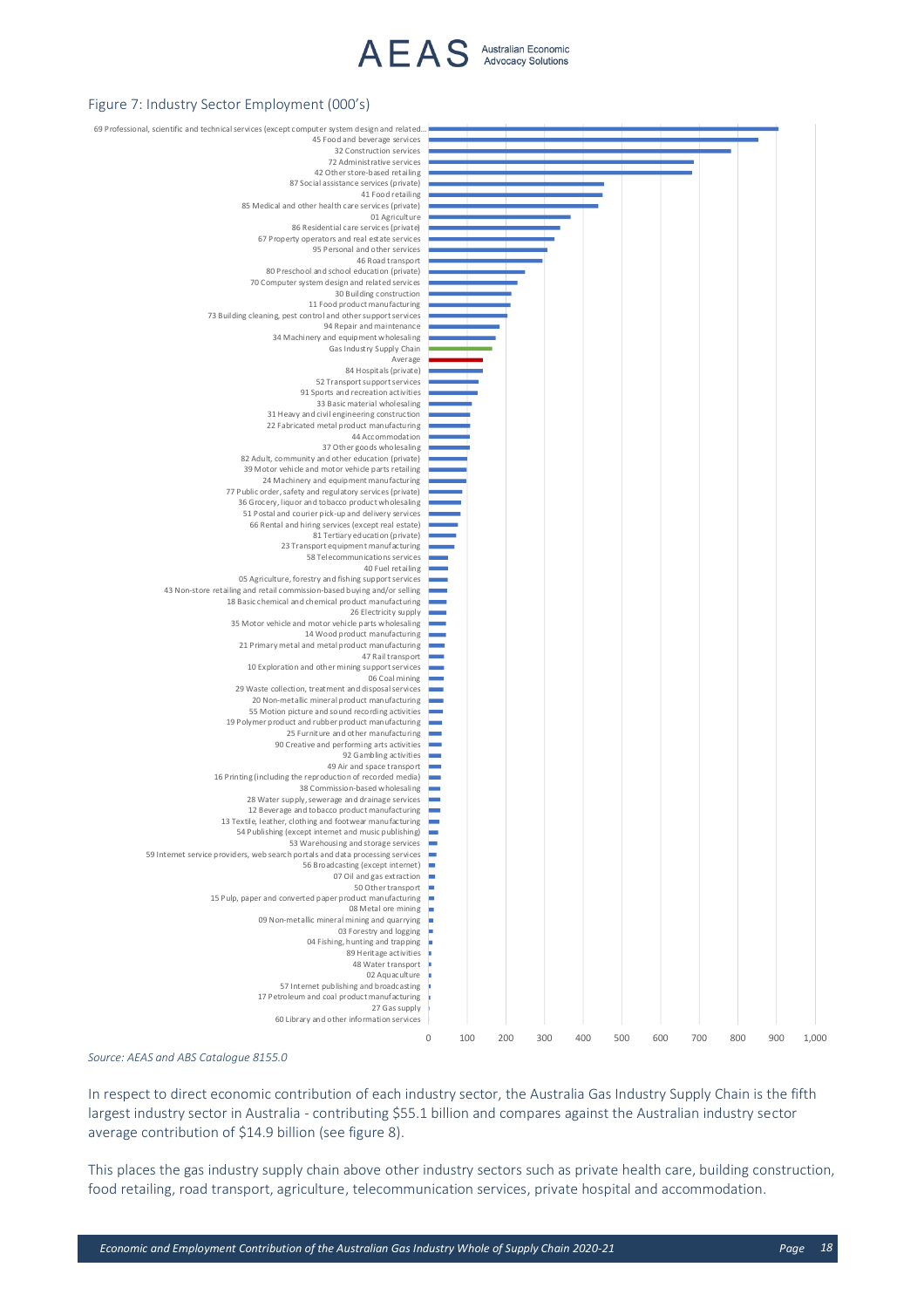

#### Figure 8: Industry Sector Direct Economic Contribution (\$ millions)



*Source: AEAS and ABS Catalogue 8155.0*

On the basis of jobs creates per 100 jobs, cents in every dollar of economic activity, comparison against over industry sector employers and other industry sector economic contributors, the Australian Gas Industry Supply Chain is of major importance to the Australian economy and community.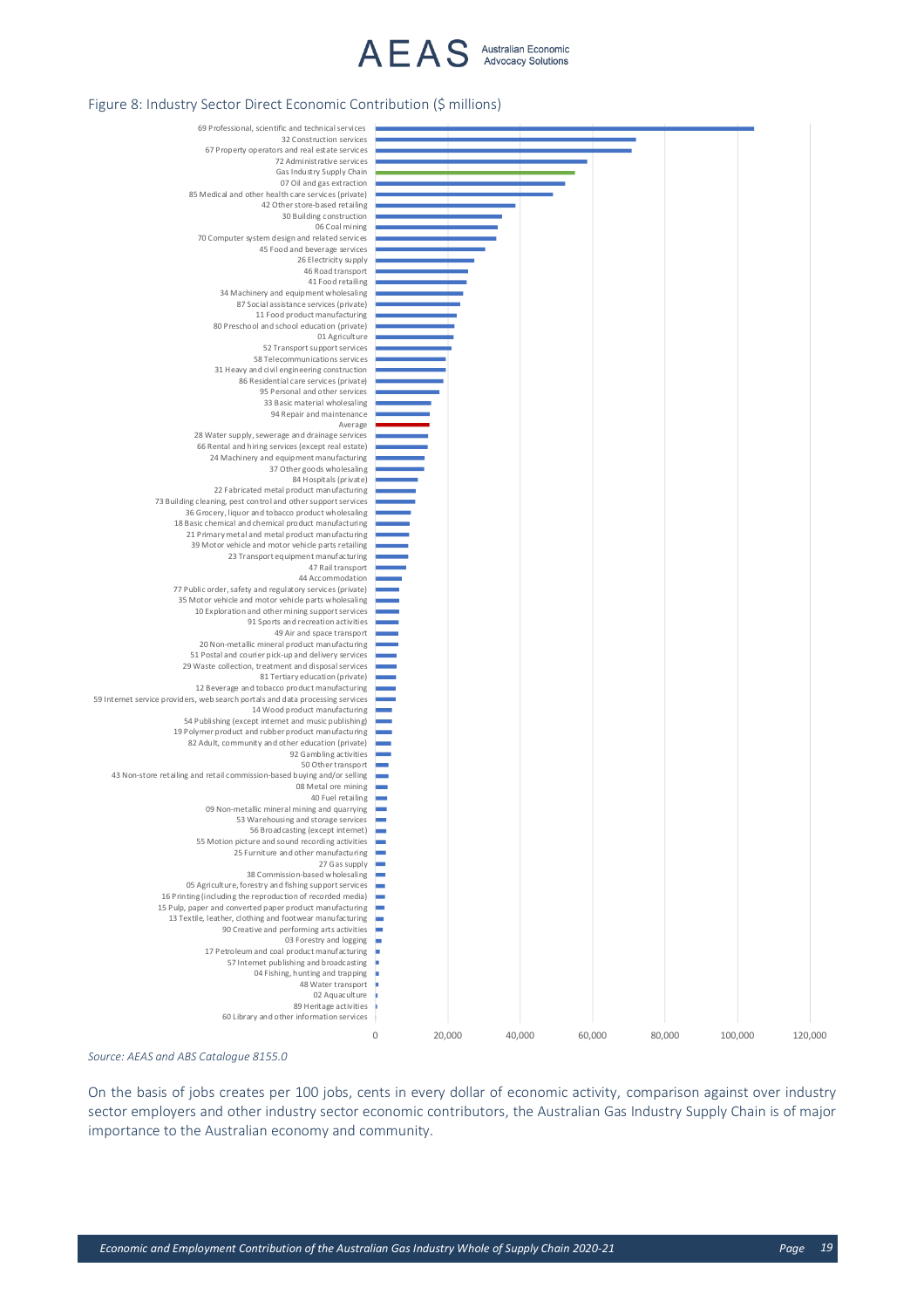## 7.0 Economic and Employment Benefit by State

Estimates for the Gas Industry Supply Chain in each State are provided below. The general reliance of each state on gas for their energy needs as well as the supply chain for export markets generally determines the importance and contribution of the gas industry supply chain to that State. Accordingly Western Australia and Queensland have the highest contribution of the gas industry supply chain to their respective labour markets and economies.

#### Table 15: Gas Industry Supply Chain Human Resource Statistics – 30 June 2021

| $\frac{1}{2}$ and $\frac{1}{2}$ and $\frac{1}{2}$ and $\frac{1}{2}$ and $\frac{1}{2}$ and $\frac{1}{2}$ and $\frac{1}{2}$ and $\frac{1}{2}$ and $\frac{1}{2}$ and $\frac{1}{2}$ and $\frac{1}{2}$ and $\frac{1}{2}$ and $\frac{1}{2}$ and $\frac{1}{2}$ and $\frac{1}{2}$ and $\frac{1}{2}$ a | <b>FTEs</b> | Apprentices and<br><b>Trainees</b> | Contractors | Wages $(5)$<br>$$$ millions |
|-----------------------------------------------------------------------------------------------------------------------------------------------------------------------------------------------------------------------------------------------------------------------------------------------|-------------|------------------------------------|-------------|-----------------------------|
| <b>WA</b>                                                                                                                                                                                                                                                                                     | 68,847      | 925                                | 9,877       | \$6,213.6                   |
| QLD                                                                                                                                                                                                                                                                                           | 31,320      | 421                                | 4,493       | \$2,826.7                   |
| <b>VIC</b>                                                                                                                                                                                                                                                                                    | 28,754      | 386                                | 4,125       | \$2,595.1                   |
| <b>NSW</b>                                                                                                                                                                                                                                                                                    | 14,087      | 189                                | 2,021       | \$1,271.4                   |
| <b>NT</b>                                                                                                                                                                                                                                                                                     | 11,008      | 148                                | 1,579       | \$993.5                     |
| <b>SA</b>                                                                                                                                                                                                                                                                                     | 10,826      | 145                                | 1,553       | \$977.1                     |
| <b>TAS</b>                                                                                                                                                                                                                                                                                    | 695         | 9                                  | 100         | \$62.7                      |
| <b>AUS</b>                                                                                                                                                                                                                                                                                    | 165,538     | 2,223                              | 23,748      | \$14,940.2                  |

#### Table 16: Gas Industry Supply Chain Key Data 2020-21

|            | Turnover<br>$$$ millions | Expenditures<br>$$$ millions | <b>Taxes</b><br>$$$ millions | Industry Value Add<br>$$$ millions |
|------------|--------------------------|------------------------------|------------------------------|------------------------------------|
| <b>WA</b>  | \$26,765.0               | \$11,400.0                   | \$7,566.9                    | \$22,931.9                         |
| QLD        | \$12,175.8               | \$5,186.1                    | \$3,442.3                    | \$10,432.1                         |
| <b>VIC</b> | \$11,178.3               | \$4,761.2                    | \$3,160.3                    | \$9,577.5                          |
| <b>NSW</b> | \$5,476.6                | \$2,332.6                    | \$1,548.3                    | \$4,692.2                          |
| <b>NT</b>  | \$4,279.6                | \$1,822.8                    | \$1,209.9                    | \$3,666.7                          |
| <b>SA</b>  | \$4,208.8                | \$1,792.6                    | \$1,189.9                    | \$3,606.0                          |
| <b>TAS</b> | \$270.3                  | \$115.1                      | \$76.4                       | \$231.6                            |
| <b>AUS</b> | \$64,354.3               | \$27,410.5                   | \$18,194.1                   | \$55,138.0                         |

#### Table 17: Gas Industry Supply Chain Investment and Assets 2020-21

|            | Capital Expenditure<br>$$$ millions | Assets Under Management<br>$$$ millions |
|------------|-------------------------------------|-----------------------------------------|
| <b>WA</b>  | \$4,639.2                           | \$110,243.2                             |
| QLD        | \$2,110.5                           | \$50,151.5                              |
| <b>VIC</b> | \$1,937.6                           | \$46,042.9                              |
| <b>NSW</b> | \$949.3                             | \$22,557.6                              |
| <b>NT</b>  | \$741.8                             | \$17,627.2                              |
| <b>SA</b>  | \$729.5                             | \$17,335.7                              |
| <b>TAS</b> | \$46.8                              | \$1,113.3                               |
| AUS        | \$11,154.6                          | \$265,071.4                             |

*Source: AEAS 2021*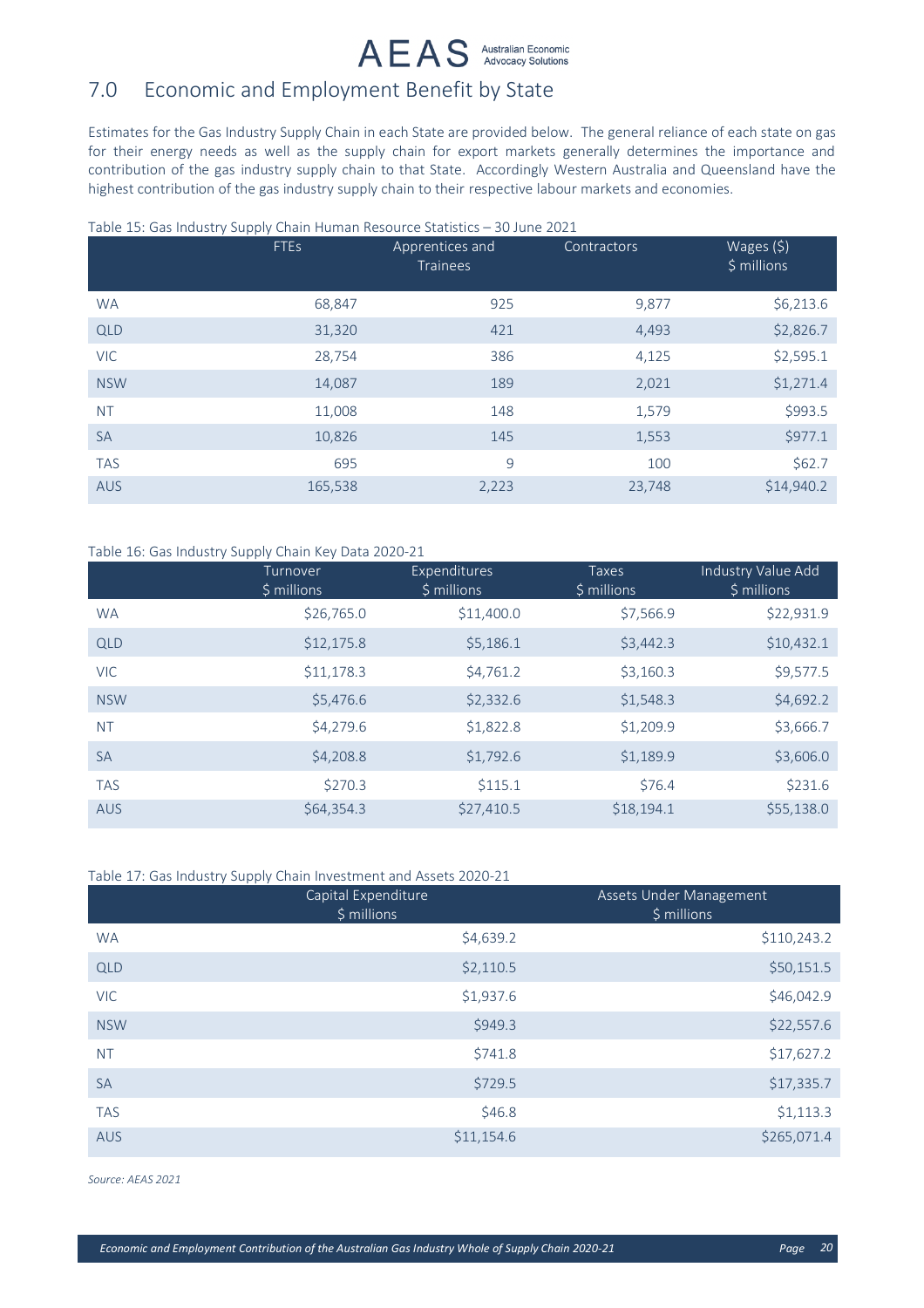## 8.0 Economic and Employment Benefit by Supply Chain Component

Estimates for each of the segments of the gas industry supply chain in are provided below. Wholesale and Retail and Manufacturing are the two largest segments of the gas industry supply chain when it comes to number of employees, apprentices and trainees, contractors and wages paid to employees. However, Mining and Electricity and Gas are easily the two largest segments is respect to turnover, industry value added and assets under management. These two segments are also the largest providers of taxes, rates and royalties to the three tiers of government in Australia.

#### Table 18: Gas Industry Supply Chain Human Resource Statistics – 30 June 2021

| .                          | <b>FTEs</b> | Apprentices and<br><b>Trainees</b> | Contractors | Wages<br>$$$ millions |
|----------------------------|-------------|------------------------------------|-------------|-----------------------|
| Wholesale & Retail         | 38,471      | 356                                | 2,667       | \$3,360.6             |
| Manufacturing              | 37,822      | 130                                | 2,144       | \$3,428.1             |
| <b>Electricity and Gas</b> | 25,290      | 536                                | 8,068       | \$2,295.5             |
| Transport                  | 18,583      | 320                                | 520         | \$1,683.9             |
| Construction               | 18,320      | 336                                | 1,061       | \$1,660.5             |
| <b>Mining</b>              | 16,903      | 337                                | 8,657       | \$1,594.0             |
| Professional & Technical   | 9,635       | 191                                | 580         | \$872.6               |
| Other                      | 513         | 18                                 | 51          | \$45.0                |
|                            |             |                                    |             |                       |
| <b>TOTAL</b>               | 165,538     | 2,223                              | 23,748      | \$14,940.2            |

#### Table 19: Gas Industry Supply Chain Key Data 2020-21

|                            | Turnover<br>$$$ millions | Expenditures<br>$$$ millions | <b>Taxes</b><br>$$$ millions | Industry Value Add<br>$$$ millions |
|----------------------------|--------------------------|------------------------------|------------------------------|------------------------------------|
| Mining                     | \$24,146.3               | \$14,524.9                   | \$1,356.1                    | \$10,977.6                         |
| <b>Electricity and Gas</b> | \$17,341.4               | \$2,919.7                    | \$995.8                      | \$15,417.5                         |
| Transport                  | \$7,072.3                | \$3,538.2                    | \$458.3                      | \$3,992.4                          |
| Construction               | \$5,573.0                | \$1,875.2                    | \$142.6                      | \$3,840.4                          |
| Manufacturing              | \$5,097.8                | \$2,863.9                    | \$6,782.0                    | \$9,015.9                          |
| Professional & Technical   | \$2,561.8                | \$538.5                      | \$77.3                       | \$2,100.6                          |
| Wholesale & Retail         | \$2,342.1                | \$1,014.9                    | \$8,379.2                    | \$9,706.4                          |
| Other                      | <b>\$219.7</b>           | \$135.3                      | \$2.7                        | \$87.1                             |
|                            |                          |                              |                              |                                    |
| <b>TOTAL</b>               | \$64,354.3               | \$27,410.5                   | \$18,194.1                   | \$55,138.0                         |

#### Table 20: Gas Industry Supply Chain Investment and Assets 2020-21

|                            | Capital Expenditure<br>$$$ millions | Assets Under Management<br>$$$ millions |
|----------------------------|-------------------------------------|-----------------------------------------|
| Mining                     | \$4,724.8                           | \$41,656.1                              |
| <b>Electricity and Gas</b> | \$2,047.8                           | \$80,063.8                              |
| Transport                  | \$1,265.7                           | \$29,932.5                              |
| Construction               | \$1,191.3                           | \$34,866.2                              |
| Manufacturing              | \$847.6                             | \$30,622.4                              |
| Wholesale & Retail         | \$538.7                             | \$32,558.7                              |
| Professional & Technical   | \$493.2                             | \$15,263.0                              |
| Other                      | \$45.7                              | \$108.7                                 |
|                            |                                     |                                         |
| <b>TOTAL</b>               | \$11,154.6                          | \$265,071.4                             |

*Source: AEAS 2021*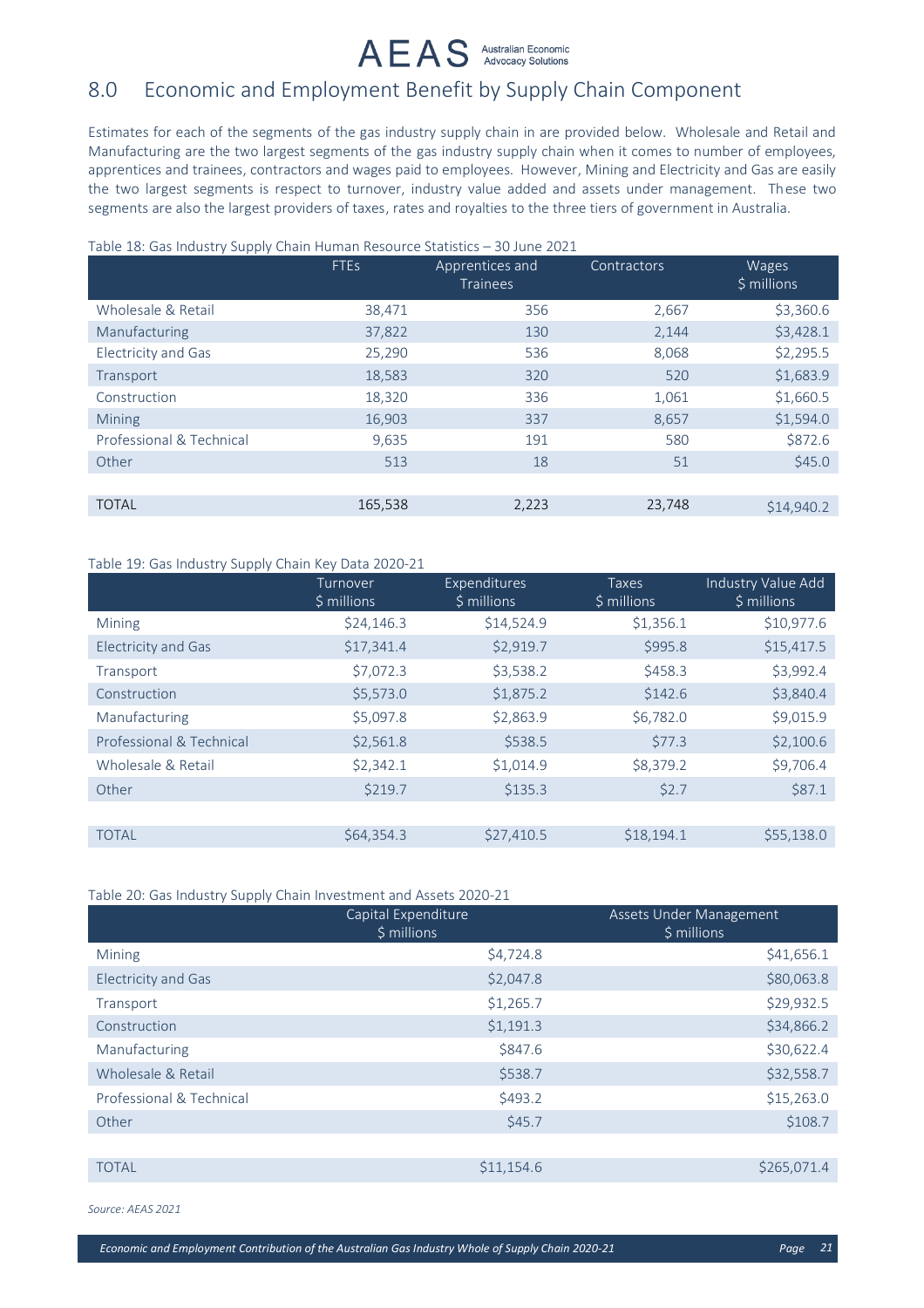

## Appendix One: Mapping of Gas Industry Supply Chain

#### Mining

- Gas, natural, extraction
- Natural gas extraction
- Petroleum gas extraction
- **Gas Exploration**
- Other Mining Support Services including Cementing oil and gas well castings; Directional drilling and redrilling; Mining draining and pumping service; Oil and gas field support service

#### Wholesale and Retail Trade

- Liquefied petroleum gas (LPG) (in bulk or in containers)
- Commercial Vehicle
- Gas plumbing and fittings
- Gas appliance retailing including stoves, BBQ's, heating, fridges, airconditioner & compressors etc

#### Manufacturing

- Gas oil manufacturing
- Liquefied petroleum gas (LPG) manufacturing
- Industrial Gas Manufacturing including liquefied natural gas and hydrogen
- Pipe fittings, manufacturing
- Gas cylinder manufacturing
- Gas fittings and meter manufacturing
- Truck manufacturing
- Machinery and Equipment manufacturing
- Gas appliance manufacturing including stoves, BBQ's, heating, fridges, airconditioner & compressors etc
- Gas compressor manufacturing
- Gas cutting and welding equipment manufacturing

#### Electricity, Gas, Water and Waste Services

- Gas Supply including Coal gas distribution through mains system; Fuel gas distribution through mains system; Liquefied petroleum gas distribution through mains system; Liquefied petroleum gas reforming for distribution through mains system; and Natural gas distribution through mains system
- Electricity Generation using mineral gas
- Other Electricity Generation including biofuels
- Electricity Transmission and Distribution
- **Electricity Retailing**

#### Construction

- Non-Residential Building Construction eg buildings
- Pipeline construction
- Heavy and Civil Engineering Construction non pipeline
- Gas plumbing residential and non-residential

#### Transport, Postal and Warehousing

- Road Freight including bulk gas
- Rail Freight including bulk gas
- Shipping Freight including bulk gas
- Pipeline operations

#### Professional, Scientific and Technical Services

- Scientific Research Services
- Engineering Design and Engineering Consulting Services – including architectural, surveying; Engineering design and consulting
- Legal and Accounting Services
- Advertising Services
- Management and consulting services
- Computer System Design and Related Services
- Communication Services
- Banking and Insurance Services
- Employment Services including placement; recruitment and labour supply

#### Other Services

- Automotive Repair and Maintenance
- Machinery and Equipment Repair and Maintenance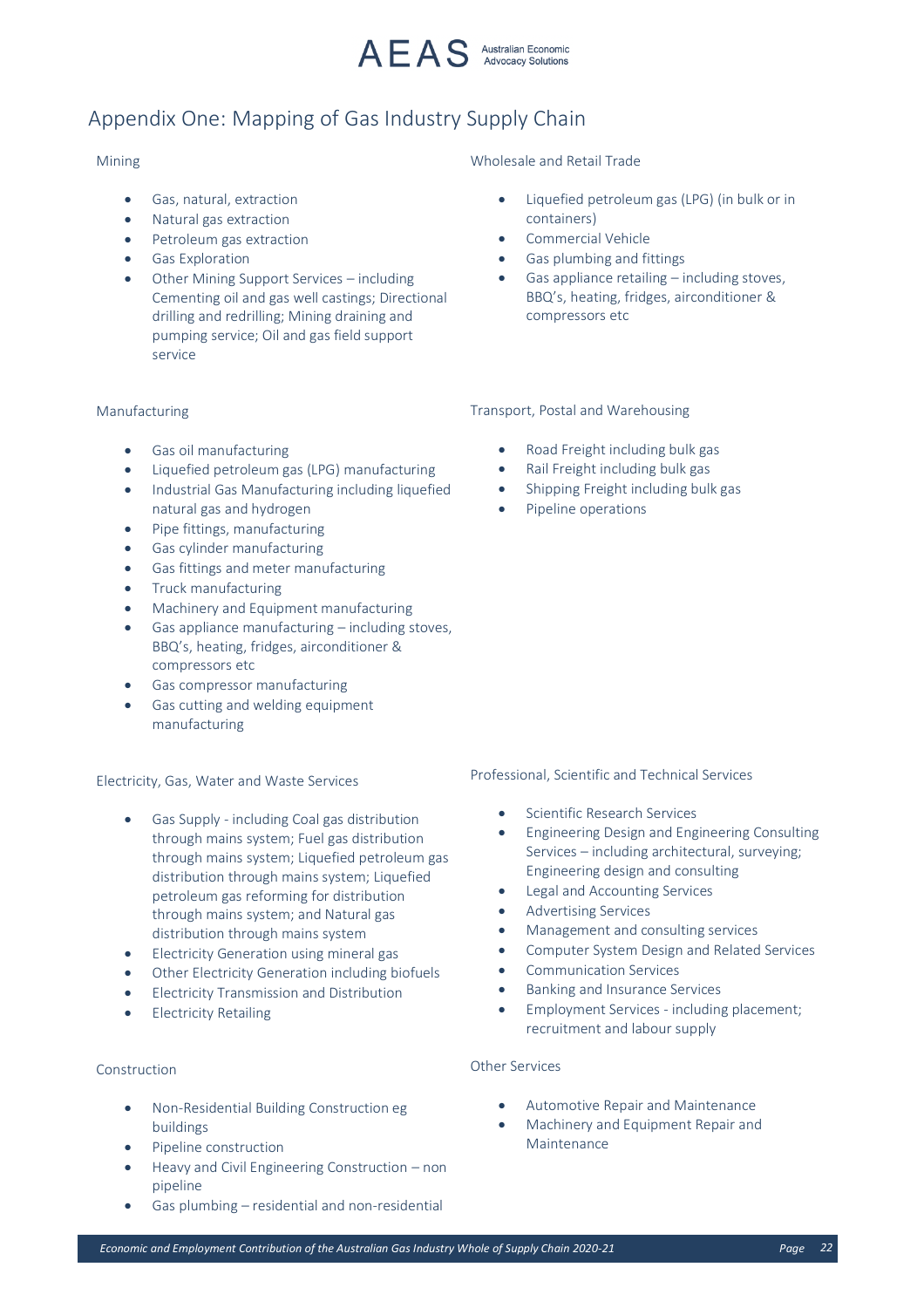

# Appendix Two: Methodology

In order to assist in AGIT advocating effectively on behalf of the Industry, AEAS was commissioned to analyse the importance of the Australian Gas Industry Supply Chain to employment and the economy.

AEAS estimates were developed through an electronic Industry 'Census' questionnaire circulated by AGIT for completion by members of organisations including:

- Australian Pipelines and Gas Association:
- Australian Petroleum Production & Exploration Association;
- **Energy Networks Australia;**
- Gas Appliance Manufacturers Association of Australia; and
- Gas Energy Australia.

Through this process credible and actual data on the direct employment and economic contribution of the supply chain across were obtained and calculated for the following areas:

- The contribution the supply chain makes to Australian GDP and State GSP in industry value add;
- The number of direct jobs created by the supply chain;
- The value of wages and salaries paid by the supply chain;
- Level of investments made in Australia by the supply chain;
- The value of Commonwealth, State and Local Government taxes, royalties and rates contributed by the supply chain; and
- Total assets held by the supply chain in Australia.

All estimates are direct impacts - the first round of effects from direct operational expenditure on goods and services by the supply chain. The indirect production-induced (expenditure by supply chain businesses / organisations on goods and services supplied at a second level by other firms to the supply chain) and consumption-induced effects (expenditure of Industry workers' income on goods and services supplied by Australian businesses) of the supply chain were not calculated as these were considered outside the purpose of the study. That is the report seeks to solely capture the direct employment and economic contribution.

Estimates are broken down by State and segment of the supply chain and are provided below.

- New South Wales
- Victoria
- Queensland
- South Australia
- Western Australia
- Tasmania
- Northern Territory
- Australia
- Mining
- Manufacturing
- **Electricity and Gas**
- Construction
- Wholesale & Retail
- Transport
- Professional & Technical
- Other Services

Analysis was underpinned by data from the Australian Bureau of Statistics, Australian Energy Statistics 2021 Energy Update Report, online workshops with AGIT, APGA, APPEA, ENA, GAMAA and GEA and subsequent materials provided by these organisations.

This report merges the provided information, workshop content, economic analysis, literature research.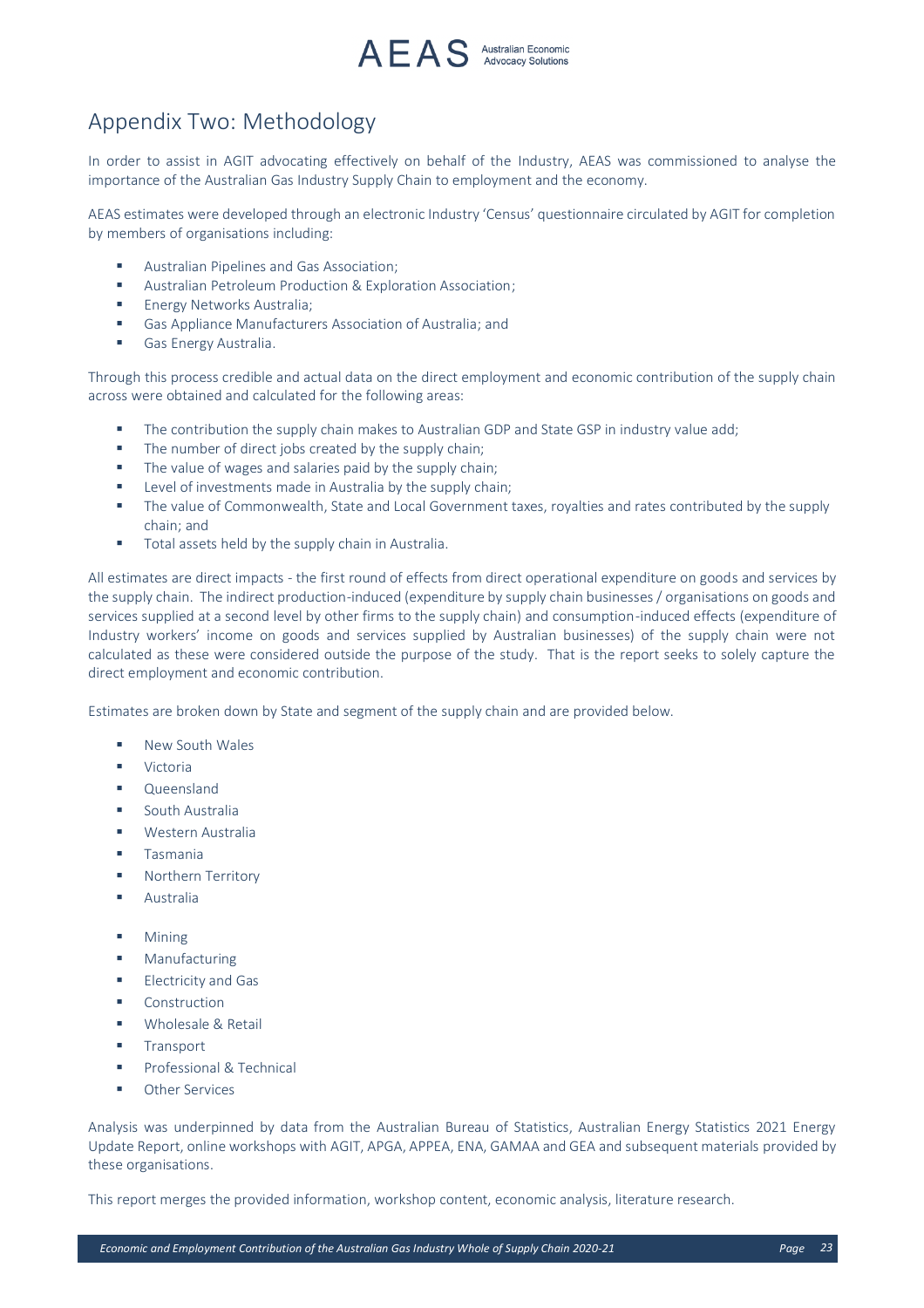## Appendix Three: References

Australian Petroleum Production & Exploration Association, The economic contribution of Queensland's oil and gas industry 8 September 2021

Australian Petroleum Production & Exploration Association, Natural gas powering Queensland jobs and economy—now and in the future

Australian Petroleum Production & Exploration Association, Oil and Gas Industry Financial Survey: Results from 1987-88 to 2017-18

Australian Bureau of Statistics, National Accounts Catalogue 5206.0

Australian Bureau of Statistics ABS 5209.0.55.001 Australian National Accounts: Input-Output Tables, 2018-19

Australian Bureau of Statistics, Labour Force Australia Catalogue 6202.0

Australian Bureau of Statistics, Counts of Australian Business, including Entries and Exits Catalogue 8165.0

Australian Bureau of Statistics, Australian Industry Catalogue 8155.0

Australian Economic Advocacy Solutions, Industry Sector Benchmarking 2021

Australian Economic Advocacy Solutions, Australian Regional Input Output Model 2021

Australian Gas Industry Trust, Gas Vision 2050 Delivering a Clean Energy Future September 2020

Australian Government Department of Industry, Science, Energy and Resources Australian Energy Update 2021 September 2021

Australian Resources Energy Group Resources and Energy Workforce Forecast (2021-2026) January 2021

EY, Australia's oil and gas industry: kickstarting recovery from COVID-19 20 November 2020

KPMG, 30 VOICES ON 2030 - The Future of Energy

National Energy Resources Australia, Preparing Australia's future oil and gas workforce Three Scenarios For Workforce Change

Queensland Resources Council, Economic Impact of Minerals and Energy Sector on the Queensland Economy 2019/20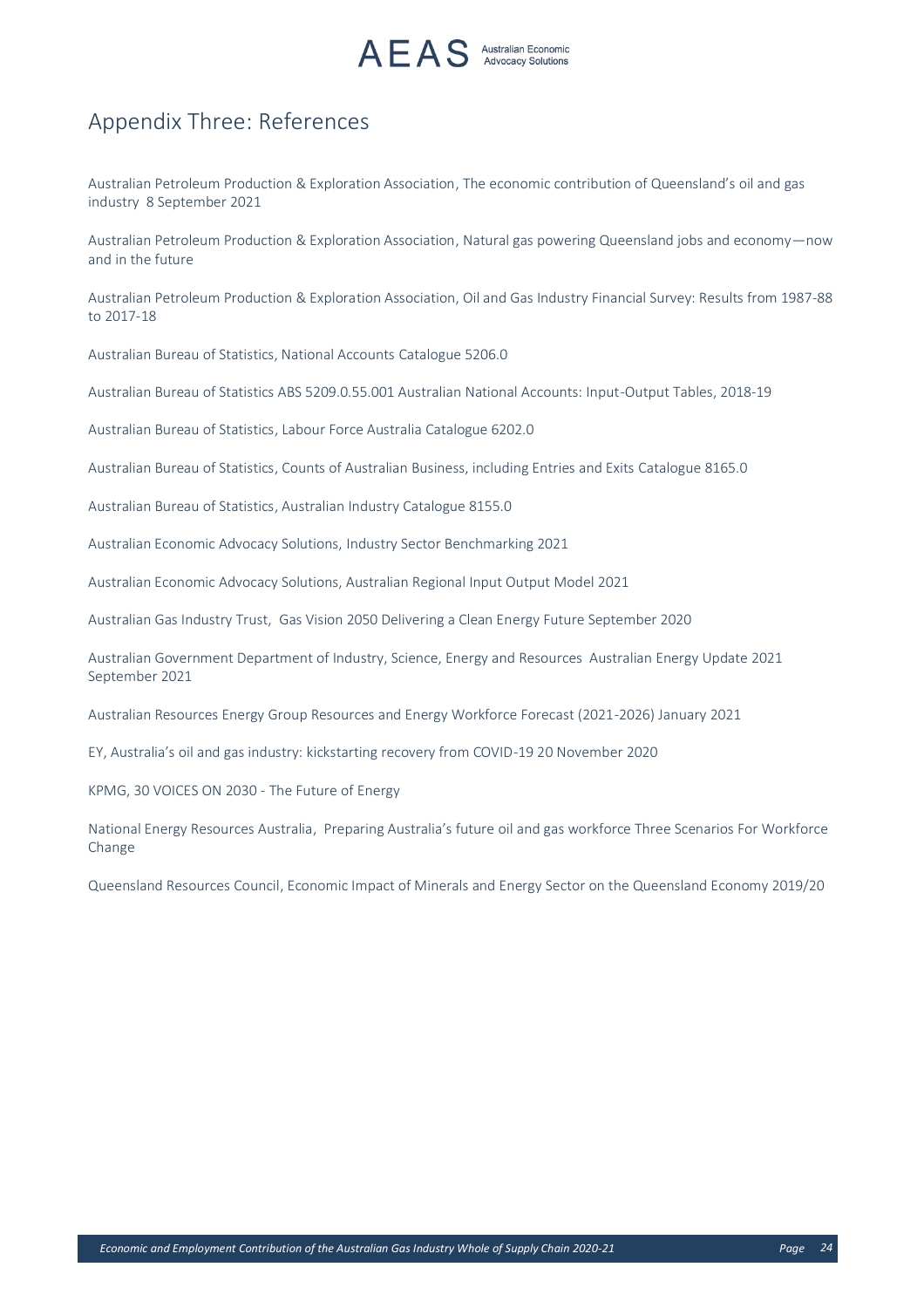

### Appendix Four: AEAS Business Information

Australian Economic Advocacy Solutions delivers services in economic analysis, research and advocacy in Australia and was set up by Nick Behrens following two decades of experience applying these skills in the real world for Australia's business community. More specifically AEAS provides:

- **Economic Contribution and Valuation Analysis:**
- Data Analysis, Market research and Economic Modelling:
- **■** Stakeholder Consultation; and
- Government Relations and Submissions.

AEAS delivers services nationally to exemplary organisations including Australian Industry Group, Australian Gas Industry Trust, BASF, Brisbane Airport Corporation, CCIQ, Canegrowers, IOR Petroleum, LifeFlight, Master Builders Australia, Natroads, Port of Brisbane, Property Council of Australia, Queensland Resources Council, RACQ, Remondis, Suncorp, VTA, Victorian Waste Management Association, unions, local government authorities, the Commonwealth and State Governments and many others.

We can be engaged for either a special project (for the entire project or just the parts our clients need help with) or on an ongoing basis. We will take the time to understand your unique challenge and create a partnership with you to tailor a solution specific to your budget. We engage with confidentiality and integrity. Choose AEAS for our expertise, professionalism and ability to work with our valued clients to achieve exceptional results.

### Contact Details: Nick Behrens

Director Australian Economic Advocacy Solutions PO Box 847, Bulimba QLD 4171 Mobile 0448 034 355 nickbehrens@qeas.com.au www.qeas.com.au ABN 57028574915

### Report Author: Nick Behrens

Across his professional career Nick has realised many outstanding outcomes to complex challenges for the business community. He possesses significant experience in gathering and presenting information, and leveraging that information to achieve results across a range of areas including economic, taxation, regulatory environment, workers compensation, employment legislation, population, infrastructure and planning issues. As Director of Australian Economic Advocacy Solutions (AEAS), Nick provides:

- Exceptional understanding of social, political and economic issues impacting on business and the economy;
- **•** Considerable real-world application of project, business and economic research and analysis;
- Significant expertise in advocacy, including government and stakeholder relations;
- In-depth and firsthand knowledge of the workings of Government;
- Extensive networks in political, government, business and community sectors;
- **•** [Previous appointments on a number of high level Government committees;](http://qeas.com.au/committees) and
- Media commentator and public speaker.

Nick's representations are based on extensive research and his preferred approach to economic analysis, research and advocacy is to achieve results by working with stakeholders behind the scenes to secure positive and lasting outcomes. He places much emphasis on having a thorough and convincing evidence that is readily understood and in turn leads to real world application and solutions.